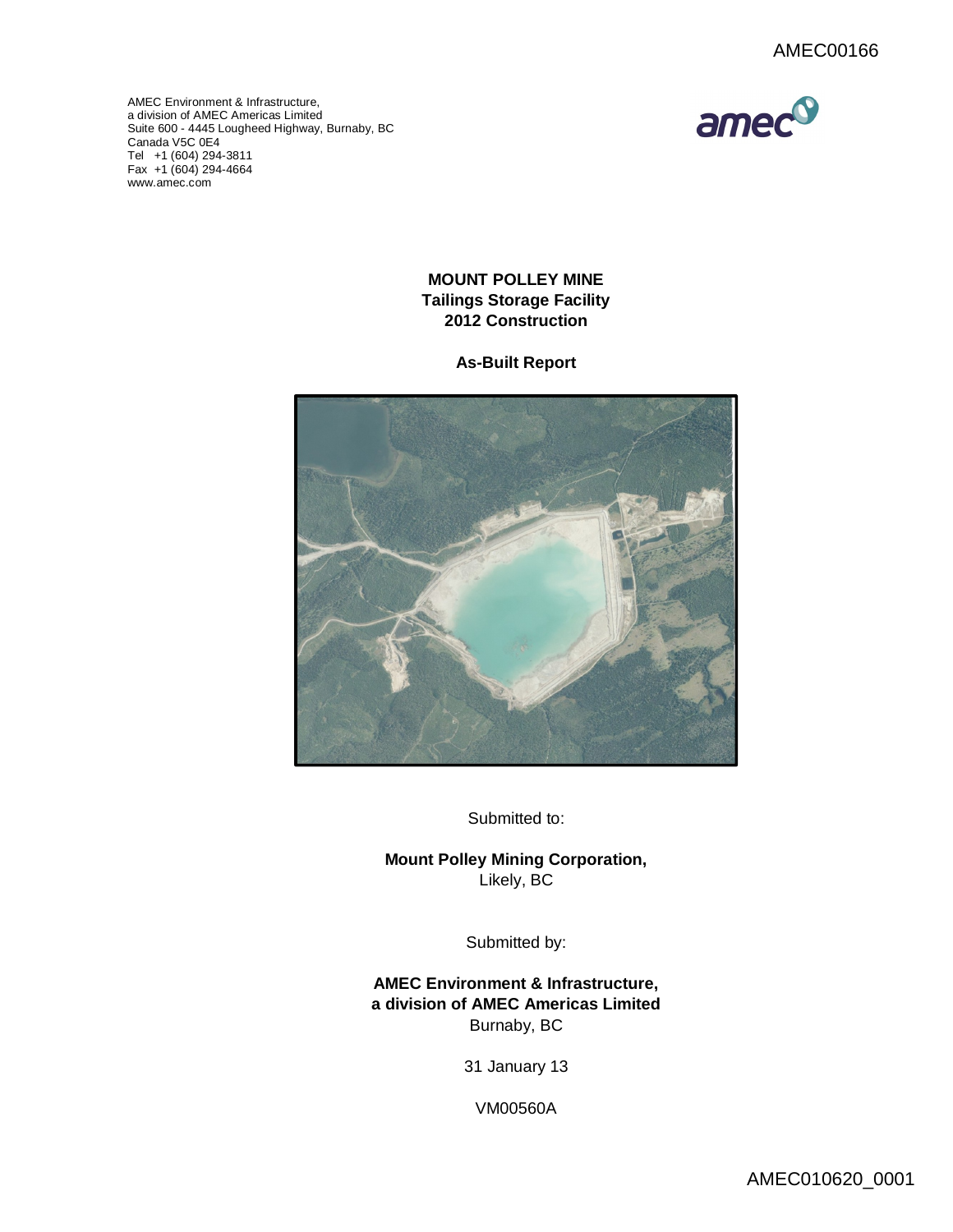

#### **IMPORTANT NOTICE**

This report was prepared exclusively for Mount Polley Mining Corporation by AMEC Environment & Infrastructure, a wholly owned subsidiary of AMEC Americas Limited. The quality of information, conclusions and estimates contained herein is consistent with the level of effort involved in AMEC services and based on: i) information available at the time of preparation, ii) data supplied by outside sources, and iii) the assumptions, conditions and qualifications set forth in this report. This report is intended to be used by Mount Polley Mining Corporation only, subject to the terms and conditions of its contract with AMEC. Any other use of, or reliance on, this report by any third party is at that party's sole risk.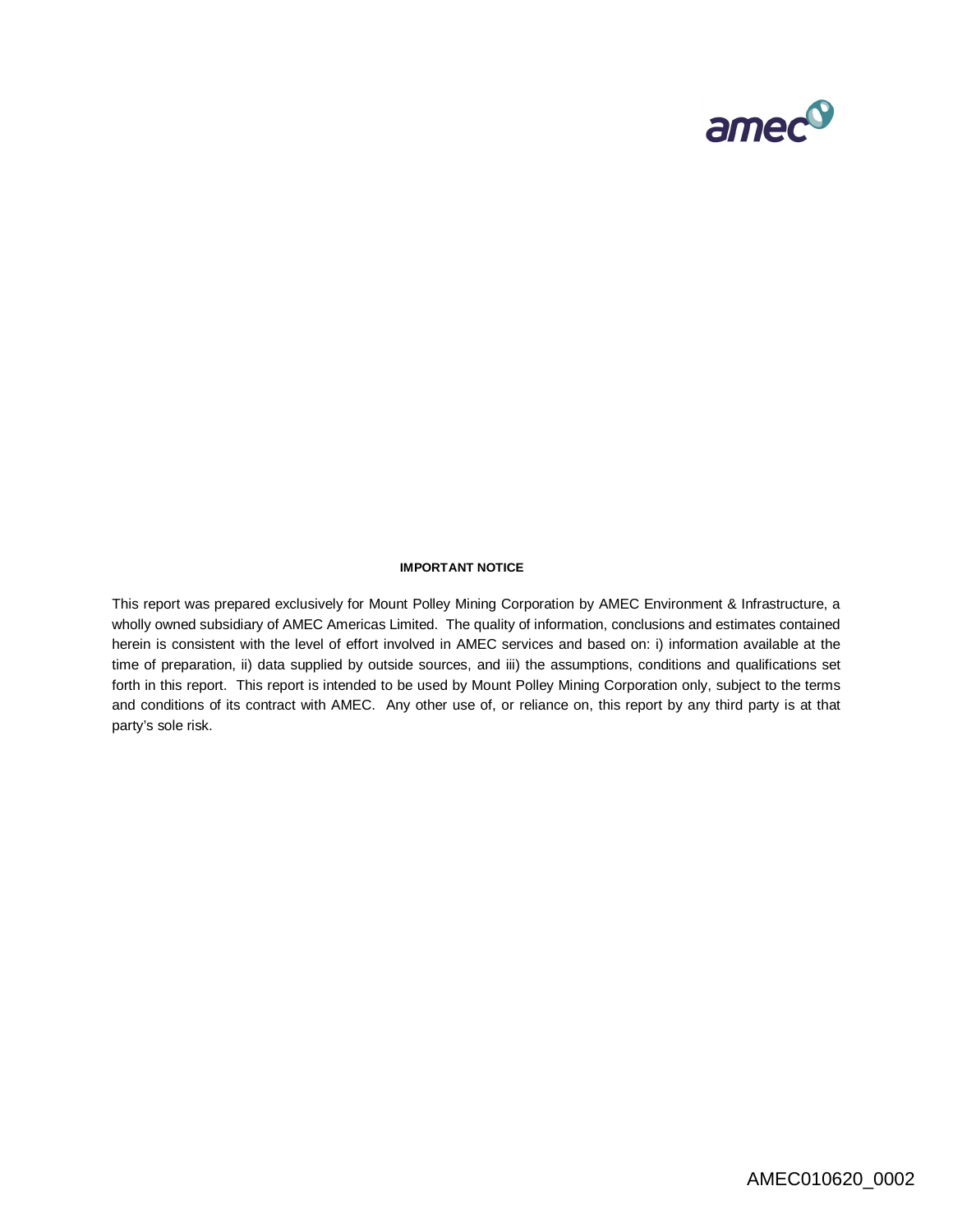

## **TABLE OF CONTENTS**

## Page

| 1.0 | 1.1                                                                                                                                                                                         |  |  |  |  |  |
|-----|---------------------------------------------------------------------------------------------------------------------------------------------------------------------------------------------|--|--|--|--|--|
| 2.0 | 2.1<br>2.2                                                                                                                                                                                  |  |  |  |  |  |
| 3.0 | 3.1<br>3.2<br>3.3<br>3.4<br>3.5                                                                                                                                                             |  |  |  |  |  |
| 4.0 | 2012 TSF STAGE 8 EMBANKMENT RAISE CONSTRUCTION OVERVIEW 9<br>4.1<br>4.2<br>4.3<br>4.3.1<br>4.3.2<br>4.3.3<br>4.3.4<br>4.3.5<br>4.4<br>4.5<br>4.5.1<br>4.5.2<br>4.5.3<br>4.5.4<br>4.6<br>4.7 |  |  |  |  |  |
| 5.0 | 5.1<br>5.2<br>5.3<br>5.4                                                                                                                                                                    |  |  |  |  |  |
| 6.0 |                                                                                                                                                                                             |  |  |  |  |  |
| 7.0 |                                                                                                                                                                                             |  |  |  |  |  |
|     |                                                                                                                                                                                             |  |  |  |  |  |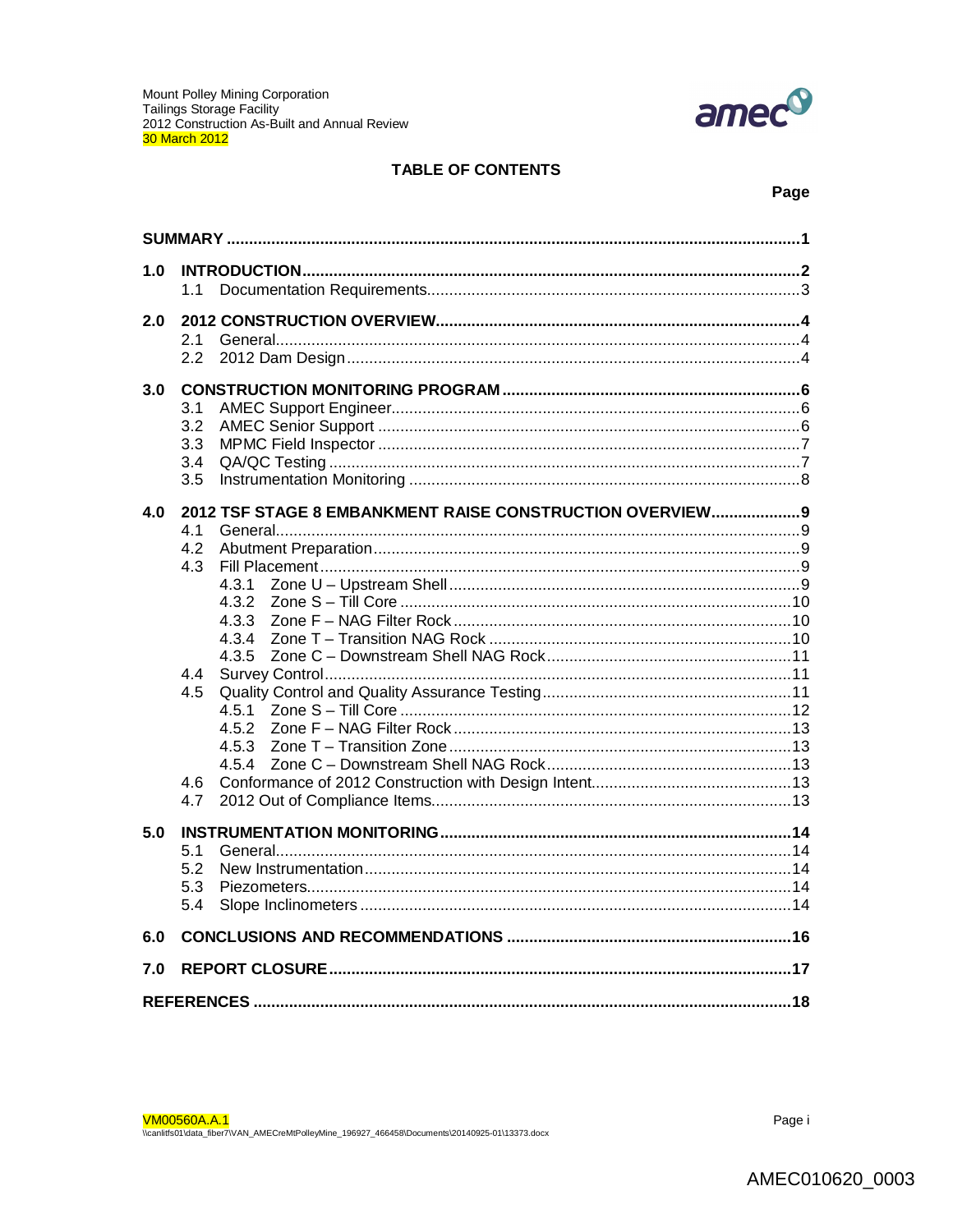

### **TABLE OF CONTENTS**

**Page**

## **LIST OF TABLES**

| Table $3.1$ : | Embankment Material Types and QA/QC Testing Requirements    |
|---------------|-------------------------------------------------------------|
| Table $4.1$ : | TSF Summary of Material Quantities and Laboratory testing11 |

## **LIST OF DRAWINGS**

| 2011AB.01 | Stage 7 Tailings Embankment 2011 As-built General Site Plan                |
|-----------|----------------------------------------------------------------------------|
| 2011AB.02 | Stage 7 Tailings Embankment 2011 As-built Plan View                        |
| 2011AB.03 | <b>Tailings Storage Facility Construction: Notes and Specifications</b>    |
| 2011AB.04 | Stage 7 Main Embankment 2011 As-built Section A (20+60)                    |
| 2011AB.05 | Stage 7 Perimeter Embankment 2011 As-built Section D (39+90)               |
| 2011AB.06 | Stage 7 South Embankment 2011 As-built Section F (7+20)                    |
| 2011AB.07 | <b>Tailings Storage Facility Instrumentation Plan View</b>                 |
| 2011AB.08 | South Embankment Instrumentation Sections F 7+20 & I 11+00                 |
| 2011AB.09 | <b>Main Embankment Instrumentation Section E 17+60</b>                     |
| 2011AB.10 | Main Embankment Instrumentation Section C 18+50                            |
| 2011AB.11 | <b>Main Embankment Instrumentation Section A 20+00</b>                     |
| 2011AB.12 | <b>Main Embankment Instrumentation Section B 22+40</b>                     |
| 2011AB.13 | <b>Main Embankment Instrumentation Section K 24+60</b>                     |
| 2011AB.14 | <b>Perimeter Embankment Instrumentation Section J 32+80</b>                |
| 2011AB.15 | <b>Perimeter Embankment Instrumentation Section H 36+00</b>                |
| 2011AB.16 | <b>Perimeter Embankment Instrumentation Sections D 39+90 &amp; G 44+70</b> |
|           |                                                                            |

### **LIST OF APPENDICES**

APPENDIX A MATERIAL TESTING RESULTS APPENDIX B INSTRUMENTATION PLOTS APPENDIX C 2012 CONSTRUCTION SEASON PHOTOS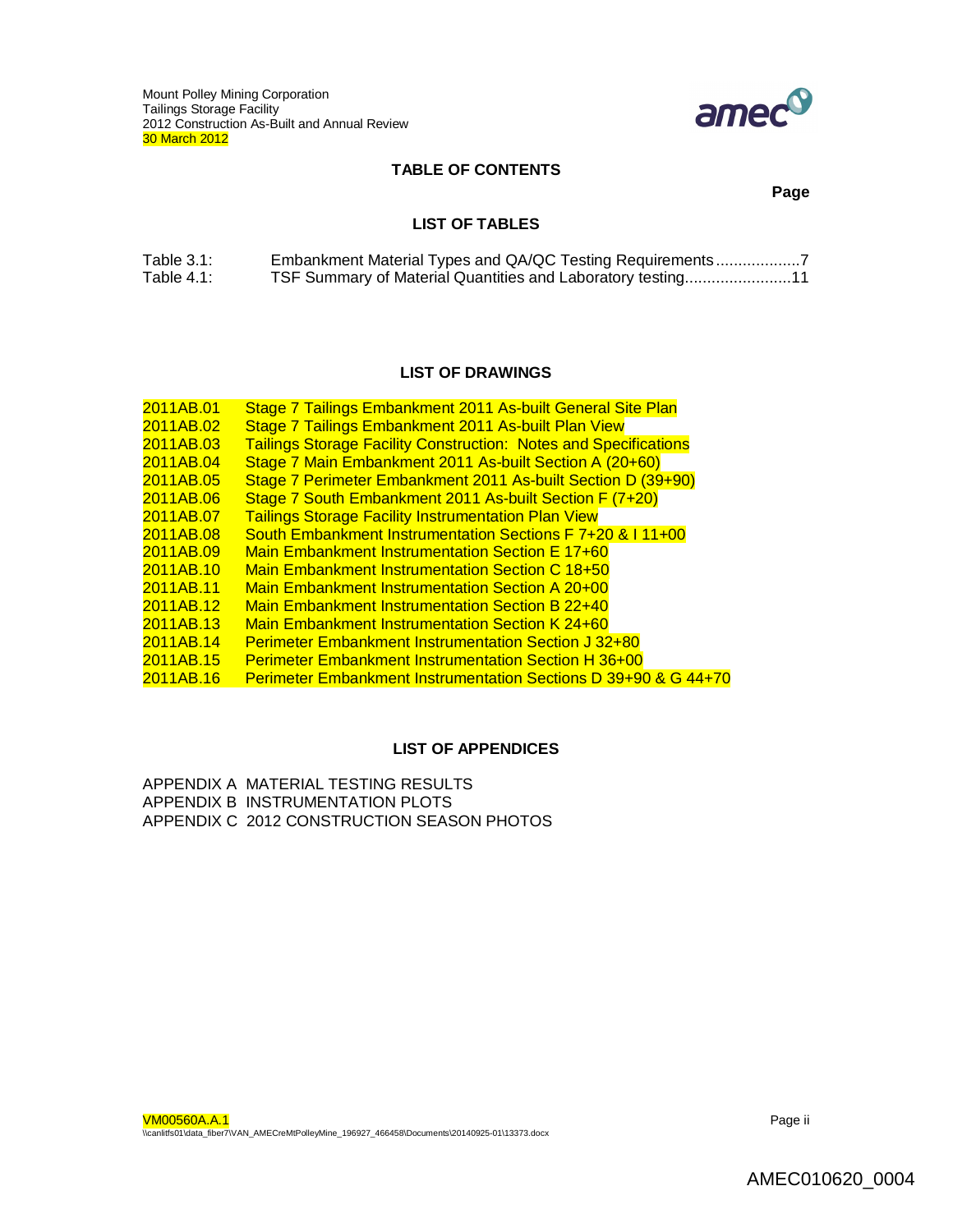

## **SUMMARY**

This report presents the as-built report documenting the 2012 construction of the Mount Polley Mine Corporation (MPMC) tailings storage facility (TSF). On site construction monitoring by AMEC personnel in 2012 started in mid-May with the placement of till core material on the TSF. At this time AMEC also provided training to the Mt. Polley inspectors who for the majority of the construction season a provided construction monitoring of all construction activities including Zone S (till core), Zones F & T (sand and gravel) placement, Zone U (upstream support) and Zone C (downstream rockfil). Foundation preparation for the till core abutment contacts was observed and approved by AMEC.

Construction of the Stage 8 raise of the TSF began in early May. An AMEC representative was on site to observe the start of the construction and to provide training for the MPMC responsible for the construction monitoring. AMEC provided periodic visits throughout the construction season to verify the the materials and construction methodology satisfied the specifications. Core construction for the 2012 construction period was suspended on October 26.

The 2012, Stage 8 embankment raise consisted of the placement of:

- Zone U, comprising of tailings sand cells along the South and Perimeter Embankments and a portion of the Main Embankment and NAG rockfill along the majority of the Main Embankment where insufficient tailings line pressure precludes tailings discharge;
- Compacted Zone S as the core of the embankment;
- Preparation of abutments tie-in on the perimeter and south embankments;
- Zones F downstream of the core of the dam
- Zone T downstream of Zone F, and
- Zone C downstream of Zone T.

In 2012, the TSF till core was completed to a minimum elevation of 963.8 m. Filter and transition materials were placed to a minimum elevation of 962.7 m (along the Perimeter embankment).

The Stage 8 original design specified that the till core to be raised via a modified centerline design (upstream) to an elevation of 963.5 m. However, the updated mine plan indicates that the impoundment would be required to be raised above the current final design elevation 970m and to support such an expansion the core was realigned from the modified centerline design to a centerline design.

MPMC performed all related earthwork construction for Zone U (Upstream fill), Zone T (Transition) and Zone C (NAG Rock Shell). Material placement and related earthwork construction for Zone S and Zone F were completed by Peterson Contracting Ltd (Peterson). MPMC monitored daily construction, issuing daily reports, material sampling, and conducted instrumentation data gathering internally. AMEC reviewed daily reports, performed laboratory test on the provided samples, reviewed provided instrumentation data, and conducted site visits during critical staged of construction and at minimum on a monthly basis.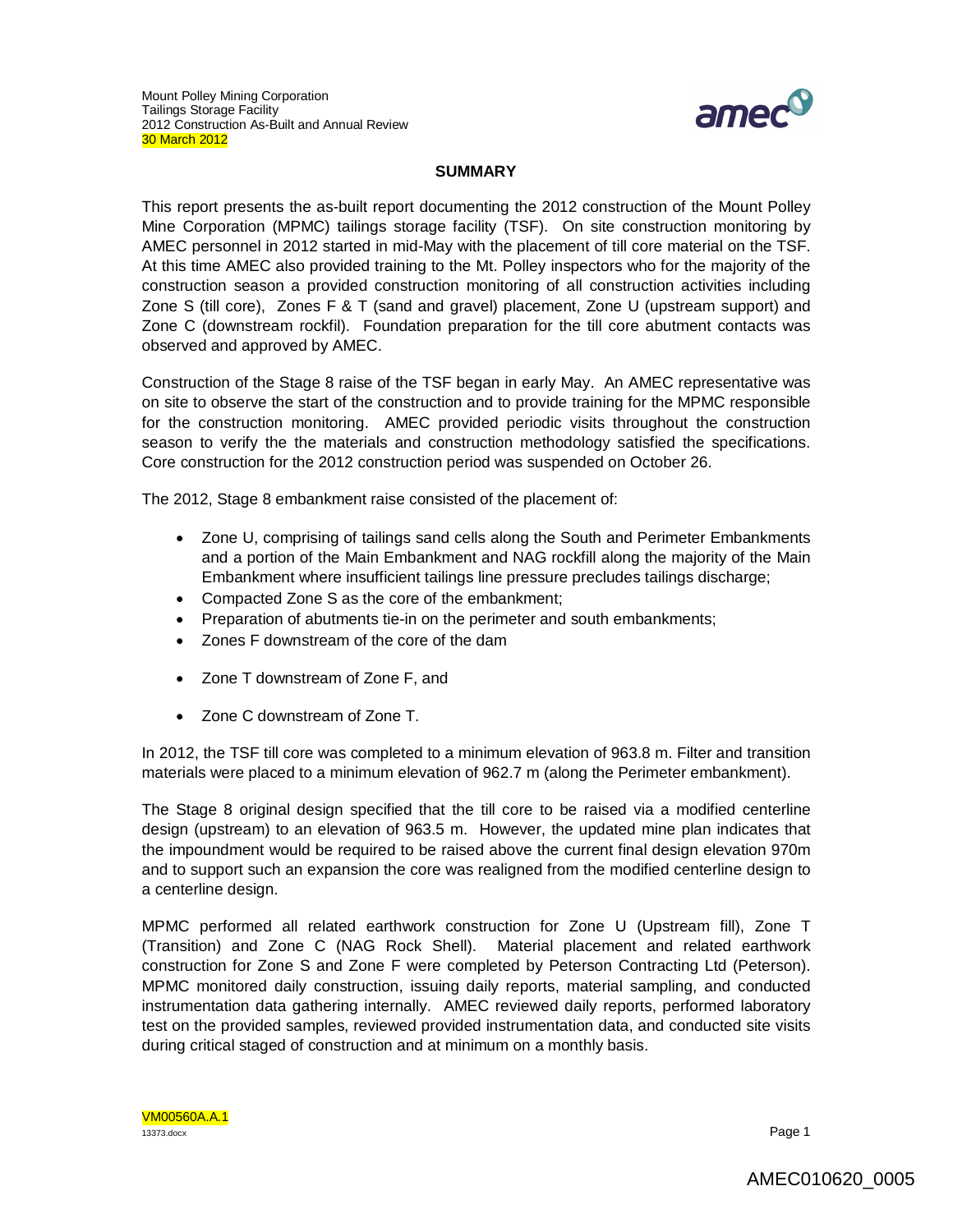

## **1.0 INTRODUCTION**

The Mount Polley Mine is located in central British Columbia, approximately 60 km northeast of Williams Lake. The main access route is via Likely Road. The turnoff to the Mine is located approximately 1.5 km east of Morehead Lake with the Mine located another eleven km to the southeast, along the Bootjack Lake Forest Service Road. The Mount Polley mine commenced production in June 13, 1997. Ore is crushed and processed by selective flotation to produce a copper-gold concentrate. The mill throughput rate is approximately 20,000 tonnes per day (approx. 7.3 million tonnes per year). Mill tailings are discharged as slurry into the Tailings Storage Facility (TSF) located on the south area of the Mine property.

Tailings slurry is conveyed from the concentrator to the TSF via a tailings discharge pipeline. The tailings are deposited into the impoundment through spigots on the embankment crest. A floating reclaim pump recycles process water from the supernatant pond in the TSF for use in the mill processing circuit. Sediment and seepage collection ponds are designed to intercept runoff from the surface and seepage from the embankment respectively. Drains, instrumentation (piezometers and inclinometers) and monitoring wells are constructed in and around the TSF to assist in monitoring the performance of the facility.

Drawing 2011AB.01 presents a plan of the as-built condition of the Mount Polley Mine site. **Error! Reference source not found.** shows an aerial view of the site from 2012.

MPMC milled approximately 35.3 M tonnes of ore between start-up in 1997 and October 2012. The mine entered into care and maintenance status for the period from October 2001 to February 2005, operations re-started in March 2005.

The starter dam for the TSF embankment was constructed in 1996 to a crest elevation of 927.0m. The starter dam was constructed out of a homogeneous compacted till fill. Discharge of the tailings into the impoundment commenced in the summer of 1997. The TSF embankment was raised in subsequent years as follows:

- To elevation 934.0 m in 1997.
- To elevation 936.0 m in 1998.
- To elevation 937.0 m in 1999.
- To elevation 941.0 m in 2000.
- To elevation 942.5 m in 2001.
- To elevation 944.0 m in 2004.
- To elevation 946.0 m in 2005.
- To elevation 949.0 m in 2006.
- $\bullet$  To elevation 950.9 m in 2007.
- $\bullet$  To elevation 951.9 m in 2008.
- To elevation 953.9 m in 2009.
- To elevation 958.0 m in 2010.
- To elevation 960.1 m in 2011.
- To elevation 963.8 m in 2012.

The TSF embankments are zoned earth and rockfill dams. In 2012 MPMC crews and equipment were responsible for the placement of Zone U, Zone T, and Zone C. Placement of Zone S and Zone F was performed by Peterson. As-built sections of the embankment are shown on Drawings 2011AB.04 through 2011AB.06.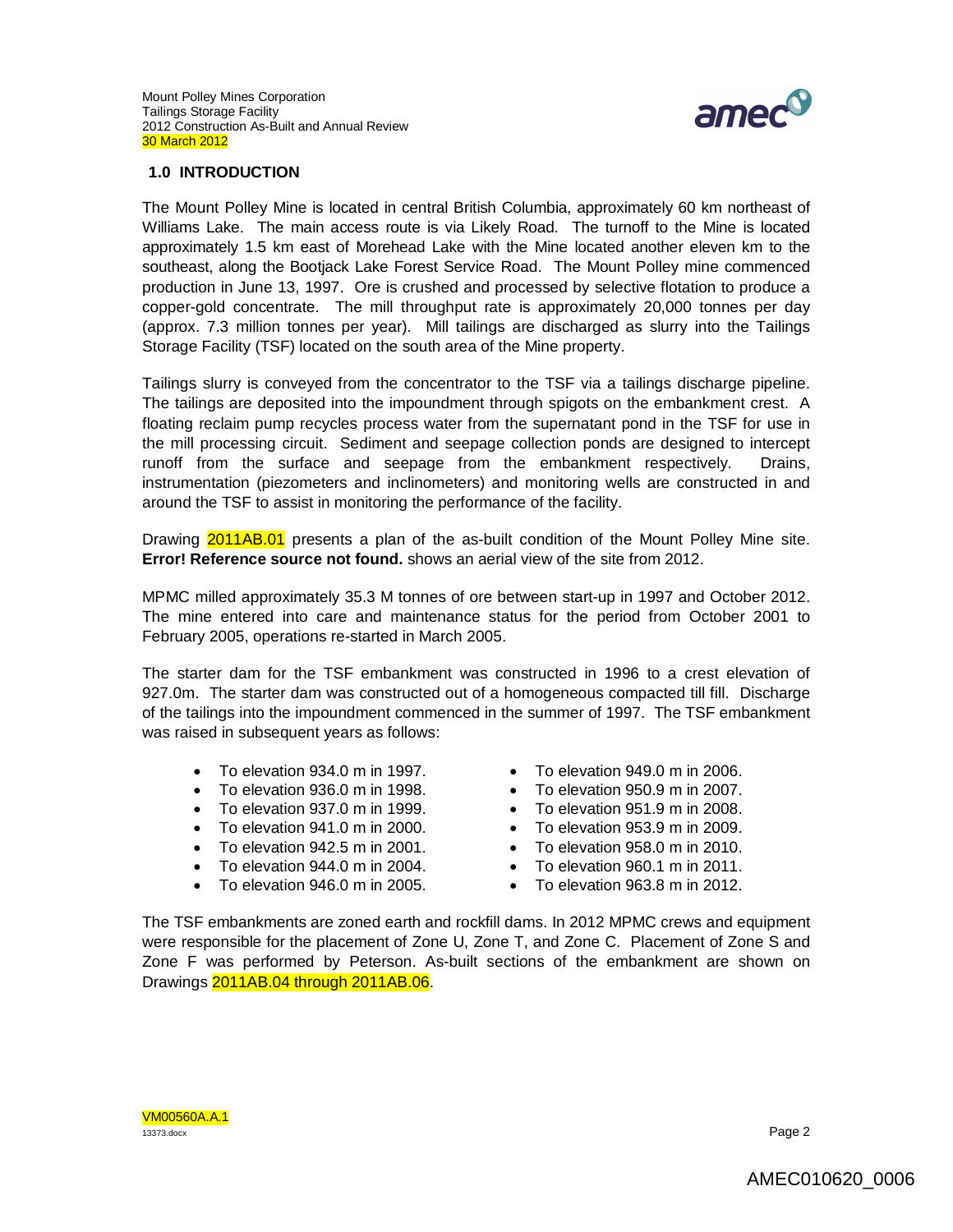

### **1.1 Documentation Requirements**

This report includes the relevant as-built information for 2012 raise. The scope of this report includes the following:

- Description of the 2012 raise design, and design modifications that were implemented during construction;
- Description of conditions encountered during construction;
- Inspection reports, field and laboratory test results including sample locations and test standards and/or methodologies;
- Description of the quality assurance and quality control (QA/QC) procedures and results;
- Photographs documenting construction progress and final conditions;
- As-built drawings;
- Confirmation that the 2012 TSF construction was carried out in accordance with the design intent.

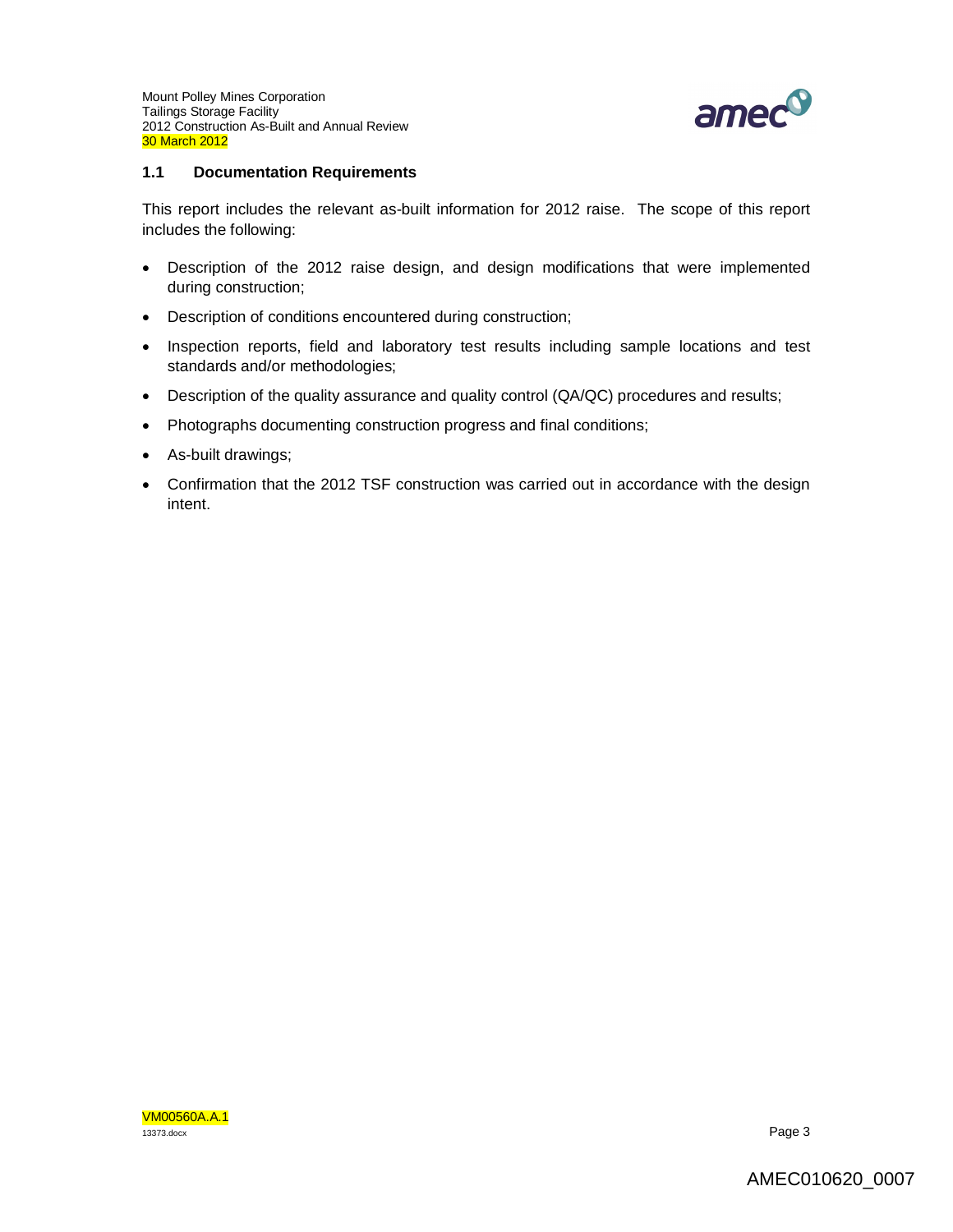

### **2.0 2012 CONSTRUCTION OVERVIEW**

### **2.1 General**

The Mount Polley TSF is comprised of one overall embankment that is approximately 4.5 km in length. The embankment is subdivided into three (3) sections; referred to as the Main Embankment, Perimeter Embankment and South Embankment. Heights vary along the embankment and are approximately 52 m, 34 m, and 24 m for the Main, Perimeter and South embankments respectively. The 2012 Stage 8 raised consisted of an overall height change of approximately 3.7 from an elevation of 960.1 to 963.8 m.

## **2.2 2012 Dam Design**

The drawings appended to this report include design and as-built sections of the TSF embankment current as of the end of 2012. The drawings, in plan view, show the locations of the readout stations for the instrumentation (piezometers, inclinometers), and in section view show the relative placement of the instruments within the embankment and its foundation.

The original 2012 Stage 8 TSF embankment raise design targeted an elevation of 963.5 m. In the early summer MPMC requested that the embankment design be modified to allow for construction of the embankment to an elevation on 965 m. AMEC prepared a design package presenting the stability analyses and IFC drawings for the raise to El. 965 m. The package was submitted by MPMC to the MEM for approval. The design package included the change from the modified (upstream) centreline design (which was completed to El. 963.5 m to a centreline design above 963.5 m.

### Upstream Fill (Zone U)

- Comprised of tailings or waste rock where tailings placement infeasible;
- Cell construction is to be utilized wherever possible;
- Reworking of the tailings is needed to ensure proper distribution within the cell; and
- NAG/PAG rock fill can be utilized where the tailings placement is not possible.

### Till Core (Zone S)

- Comprises compacted, low hydraulic conductivity till fill;
- Material is to be well graded and as specified in  $2011AB.03$ ;
- Minimum compacted width of 5.0 m;
- Continuous full width overlap between the previous Stage 7, Stage 8 and Stage 8a;
- Placed in maximum of 300 mm thick lifts;
- Compaction of minimum of 95% of maximum density as determined by the Standard Proctor compaction test (ASTM D 698); and
- Periodic sampling from the borrow pit and dam surface to verify suitability of the material.

### Filter (Zone F)

- Comprises well-graded sand and gravel
- Material is to be free draining and as specified in 2011AB.03;

#### VM00560A.A.1 13373.docx Page 4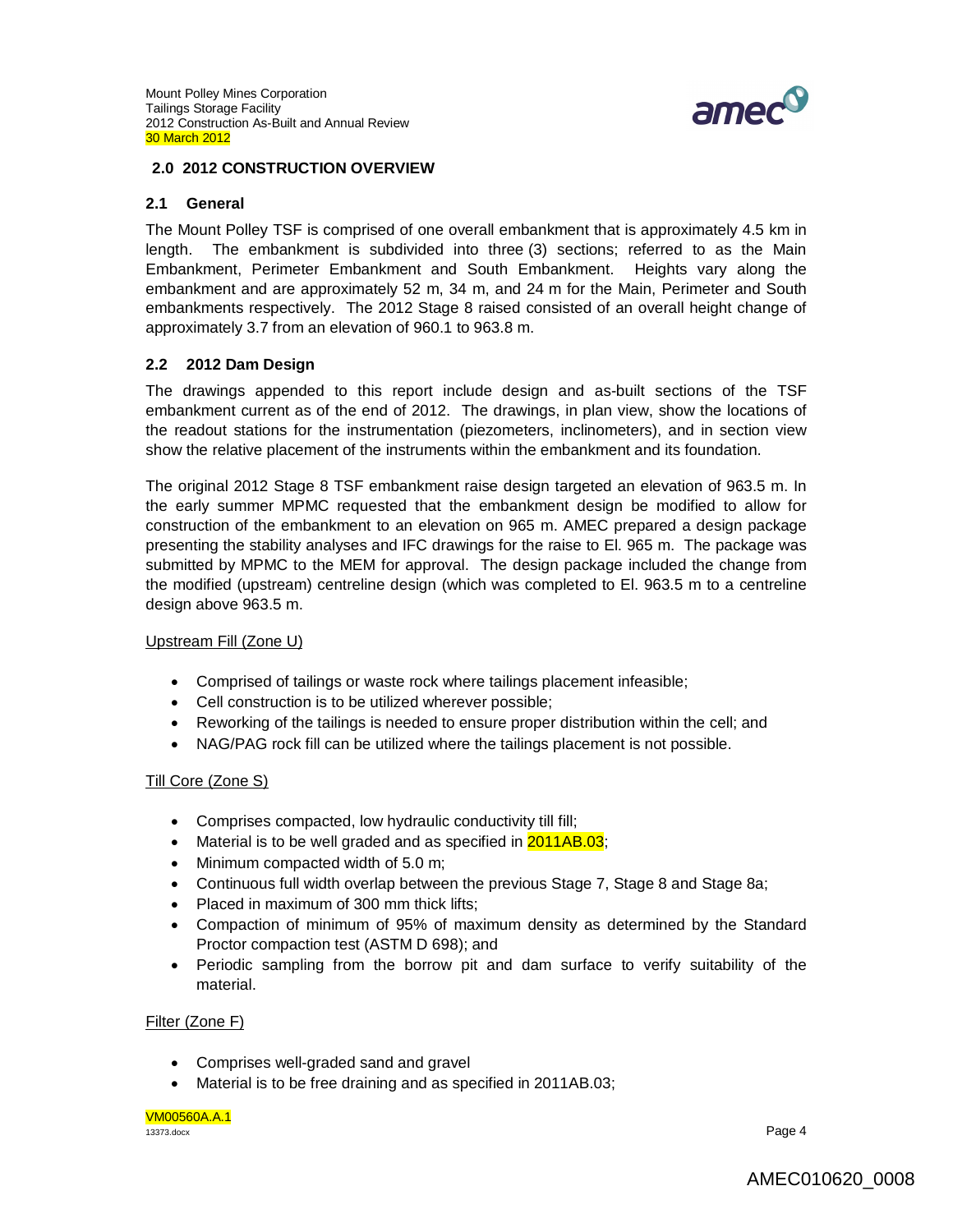

- Minimum 1.8 m in width;
- The transition between new and existing filter material is to be continuous with a minimum of 1.0 m overlap;
- Placed in maximum of 600 mm thick lifts;
- Compacted by a 10 ton vibratory smooth drum;
- Periodic samples are to be collected for laboratory testing.

### Transition (Zone T)

- Comprises relatively fine waste rock
- Material is to be free draining and as specified in 2011AB.03;
- New material is to be placed in maximum of 600 mm thick lifts;
- Minimum 1.8 m in width;
- Compacted by uniform routing of haul trucks and spreading equipment.

## Rock Fill (Zone C)

- Comprises run-of-mine waste rock
- Nominal maximum particle size of 1m;
- Pavement like surface between consecutive layers is to be scarified.

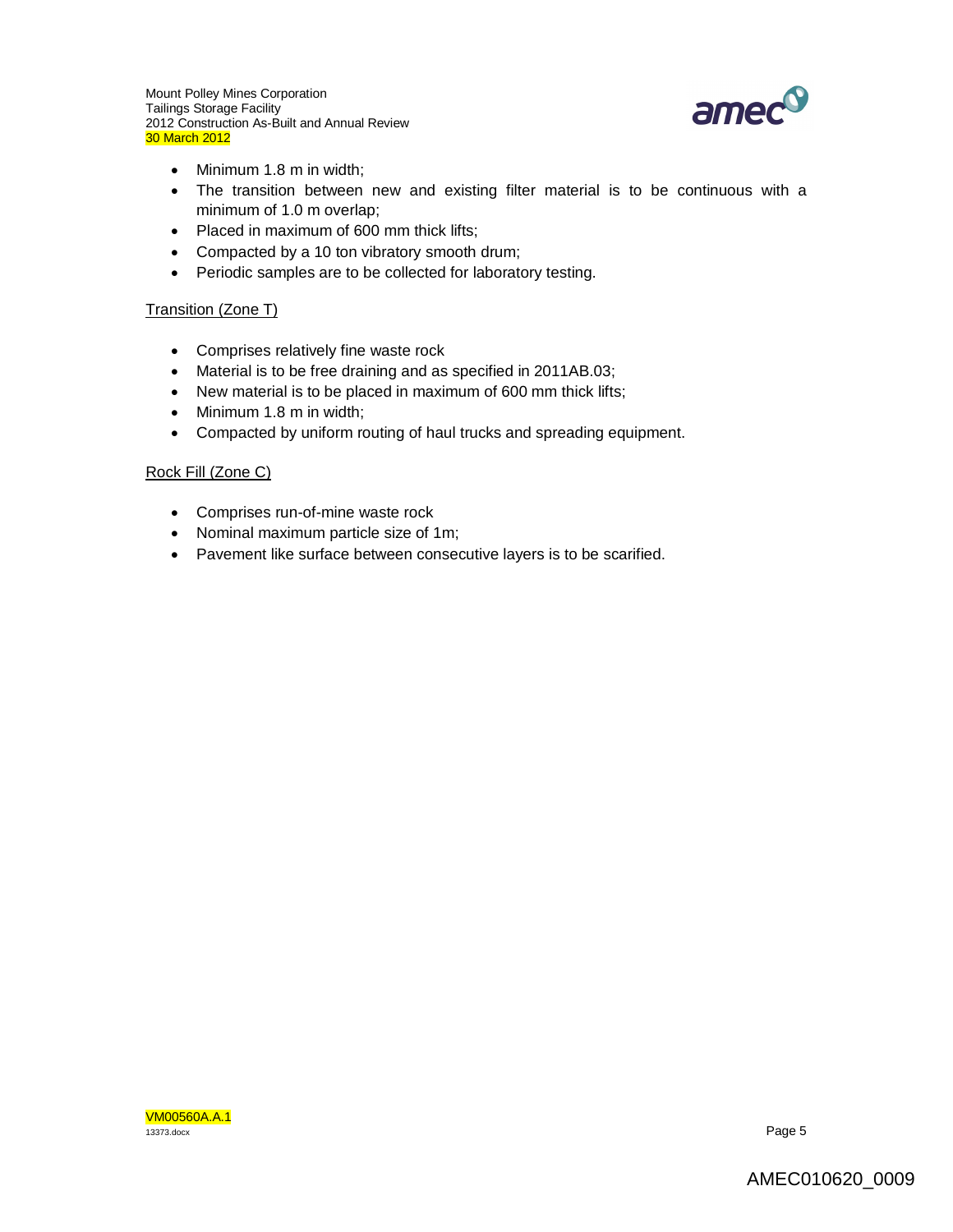

## **3.0 CONSTRUCTION MONITORING PROGRAM**

Construction Monitoring during the 2012 construction season was mainly carried out by MPMC personnel. AMEC's Support Engineer reviewed daily construction records and performed regular site visits to monitor the quality of construction and assess MPMC's monitoring of the construction.

## **3.1 AMEC Support Engineer**

AMEC's Support Engineer provided on-site supervision during the following periods:

- May Site Visit: May 14 to May 17, May 29 to June 1
- June Site Visit: June 25 to June 28
- July Site Visit: July 3 to July 6, July 9 to July 13, July 16 to July 18, July 25 to July 29
- August Site Visit: August 13 to August 15, August 28 to August 29
- September Site Visit: September 20 to September 21
- October Site Visit: October 25

While on site the responsibilities of AMEC's Support Engineer were as follows:

- Monitor, train, and assist MPMC personnel with the requirements of construction monitoring;
- Monitor, sample, and requisition tests of the borrow areas, as required;
- Monitor and perform QA testing of compacted till core soils, as required;
- Review and approval of proposed borrow soils;
- Review and approval of transition and filter material, processing methodology and monitoring practices;
- Monitor and approve the filter trench excavation and preparation;
- Monitor and approve abutment preparation;
- Address any concerns or out-of-compliance situations observed and recorded during construction;
- Carry out the quality control field and laboratory testing;
- Direct the MPMC personnel to address the survey requirements, results, etc.; and
- Meet as required with MPMC to review the construction program.

While in the office the responsibilities of AMEC's Support Engineer were as follows:

- Review daily construction reports submitted by MPMC personnel;
- Review compaction results submitted by MPMC personnel;
- Plot and review instrumentation readings submitted by MPMC personnel;
- Address any concerns or out-of-compliance situations noted by MPMC personnel; and
- Coordinate with MPMC personnel and AMEC's Project Manager/Senior Engineer.

## **3.2 AMEC Senior Support**

AMEC's Senior support Engineer visited site on the following dates:

D. Dufault: August 13/14

VM00560A.A.1 13373.docx Page 6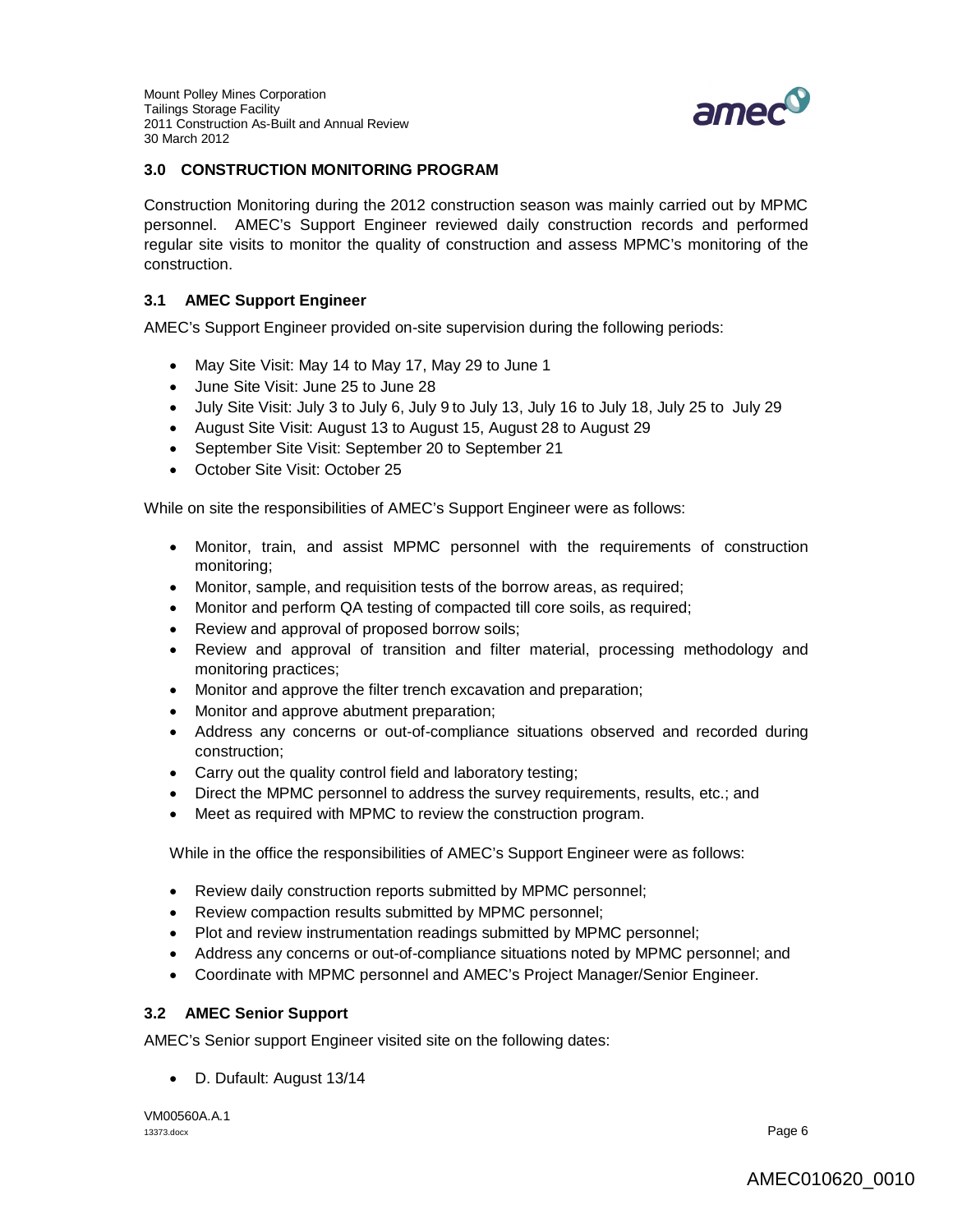Mount Polley Mines Corporation Tailings Storage Facility 2012 Construction As-Built and Annual Review 30 March 2012



### **3.3 MPMC Field Inspector**

MPMC Field Inspectors were responsible for the following:

- Monitor and maintain a photographic record of ongoing construction activities;
- Review borrow pit material to verify material consistency;
- Delineate embankment zones with stakes (every 25 to 50 m);
- Perform QC compaction testing of placed Zone S material (as per material placement specifications);
- Collect material samples for QC laboratory testing;
- Conduct as-built surveys of various zones;
- Prepare and submit daily construction reports;
- Collect and submit instrumentation data; and
- Report out-of-compliance situations to AMEC's Support Engineer.

## **3.4 QA/QC Testing**

A summary of the testing requirements is given in Table 3.1.

| <b>MATERIAL</b><br><b>TYPE</b> | <b>ON-SITE TESTING</b>                                                                                                                                                                                                                                | OFF-SITE TESTING                                                                                                                                                                                | SAMPLE COLLECTION SCHEDULE                                                                                                                                                                                                                                                                                             |
|--------------------------------|-------------------------------------------------------------------------------------------------------------------------------------------------------------------------------------------------------------------------------------------------------|-------------------------------------------------------------------------------------------------------------------------------------------------------------------------------------------------|------------------------------------------------------------------------------------------------------------------------------------------------------------------------------------------------------------------------------------------------------------------------------------------------------------------------|
| Zone S<br><b>Till Core</b>     | Source Classification:<br>Visual inspection of borrow<br>material.<br>In-Place Testing:<br>Visual inspection of zone<br>dimension, and material.<br>ND Density Testing (D6938-10)<br>MDI Density Testing (D680-05)<br>Moisture Content (D4318-10)     | Source Classification and In-Place<br>Testing:<br>Proctor (D698-07 / D4718-07)<br>Atterberg (D421-07 / D4318-10)<br>Hydrometer Gradation (D421-07 and<br>D422-07)<br>Sieve Gradation (D6913-09) | Source Classification :<br>One (1) per biweekly per source or<br>one (1) per 10,000 $m^3$ per source<br>In-Place Testing:<br>One (1) per offset biweekly per source<br>or one (1) per 6,500 linear meters per<br>source<br>Moisture Content:<br>One (1) per 1000 linear meters per lift<br>per day                     |
| Zone F<br>Filter               | During<br>Production/Transportation:<br>Wash Sieve Gradation (C117-04<br>and C136-06)<br>During Placement:<br>Visual inspection of material size,<br>compaction, preparation, and<br>zone dimension.<br>Wash Sieve Gradation (C117-04<br>and C136-06) | During Production/Transportation:<br>Wash Sieve Gradation (C117-04 and<br>$C136-06$<br>In-Place Testing:<br>Wash Sieve Gradation (C117-04 and<br>$C136-06$                                      | During Production/Transportation:<br>One (1) per 5,000 $m^3$ per stockpile<br>A duplicate sample for off-site testing<br>one (1) per stockpile<br>In-Place Testing:<br>One (1) per placement event or one<br>(1) per 2,500 linear meters<br>A duplicate sample for off-site testing<br>one (1) per 4,500 linear meters |
| Zone T<br>Transition           | In-Place Testing:<br>Wash Sieve Gradation (C117-04<br>and C136-06)<br>Confirmation of waste rock<br>inertness, as required.<br>Visual inspection of material size,<br>compaction, preparation, and<br>zone dimension.                                 | In-Place Testing:<br>Wash Sieve Gradation (C117-04 and<br>$C136-06$                                                                                                                             | In-Place Testing:<br>One (1) per 5,000 $m^3$ material placed.<br>A duplicate sample for off-site testing<br>one (1) per 10,000 $m^3$                                                                                                                                                                                   |
| Zone C<br>Rockfill             | Confirmation of waste rock<br>inertness, as required.<br>Visual in-place inspection of<br>material size, preparation, and<br>placement.                                                                                                               | Not Applicable                                                                                                                                                                                  | Not Applicable                                                                                                                                                                                                                                                                                                         |

## *Table 3.1: Embankment Material Types and QA/QC Testing Requirements*

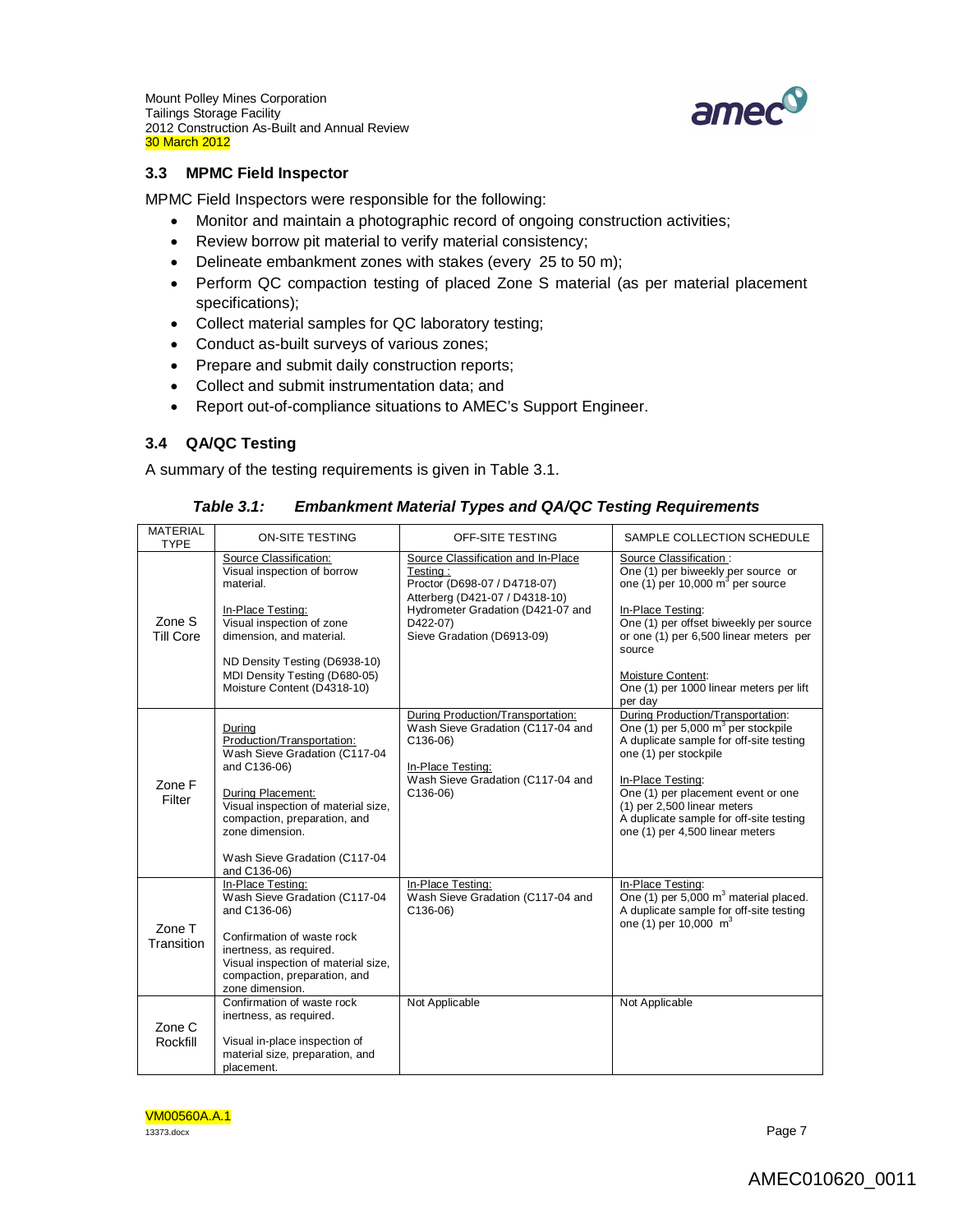

During the 2012 construction season, the testing frequencies as outlined above were generally maintained.

## **3.5 Instrumentation Monitoring**

During the 2012 construction period, MPMC personnel monitored the vibratory wire instrumentation along the embankments generally once every two weeks. Inclinometers were monitored generally every two weeks during the 2012 construction period; inclinometer readings were offset a week from the piezometer readings.

For the period prior and after the 2012 construction period through the end of 2012, monthly readings were carried out by MPMC personnel.

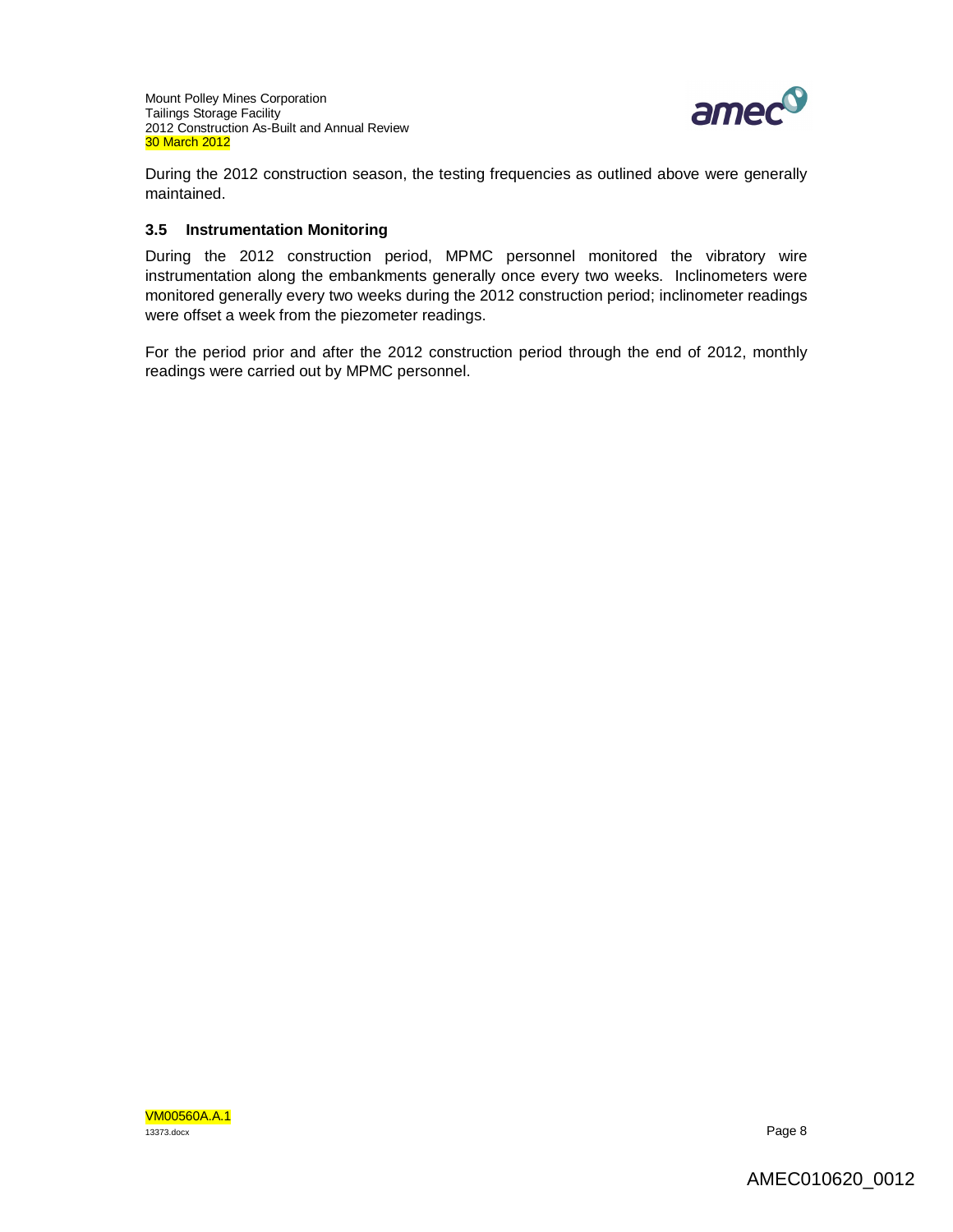

### **4.0 2012 TSF STAGE 8 EMBANKMENT RAISE CONSTRUCTION OVERVIEW**

#### **4.1 General**

Construction of the Stage 8 raise entailed a raise of approximately 3.7 m from approximate El. 960.1 m to El. 963.8 m. Till core placement took place between May 14 and October 26, 2012. This section provides a brief summary of the 2012 construction activities for the TSF. Drawings **AB2011.04 through AB2011.06** show the plan view and as-built sections of the embankment in relation to the design. A selection of photographs showing various stages of the 2012 TSF construction are presented in Appendix C.

### **4.2 Abutment Preparation**

To accommodate the 2012 embankment raise, the south and perimeter abutments were extended. Abutment preparation was conducted as follows:

- Bulk removal of overburden (including previously placed waste rock fill) by MPMC.
- Test piting to confirm that a minimum of 2 m of till was present beneath the embankment core. The test pits were located upstream and downstream of the core limits such that the existing soils found under the till core contact were not compromised. Bedrock was not encountered in any of the test pits.
- To accommodate a drainage trench detail implemented in past raises, aligned along the toe of the dam, a ditch approximately 0.6 to 1.0 m in depth and 2.0 m in width was excavated along the Perimeter and on the South Embankments downstream of the abutment core extensions. On the South Embankment the corrugated drainage pipe extended and placed at the base of the trench. The trenches were than backfilled with filter material (Zone F).
- Prior to placement of the drainage blanket the exposed native abutment material was proof-rolled with a 10 ton vibratory smooth drum compactor.
- The drainage blanket was placed to the full extents of the embankment shell. The blanket consisted of a 0.6 m thick lift of Zone F material.

### **4.3 Fill Placement**

### **4.3.1 Zone U – Upstream Shell**

The majority of the embankment upstream shell was constructed of end of pipe spigotted tailings utilizing cells, reworked with a dozer, and shaped with the aid of en excavator; the majority of this work was carried out without AMEC supervision. Where the tailings could not be used for shell construction due to pipeline and pumping limitations, NAG waste rock was used. NAG waste rock was used as Zone U along the central portion of the Main Embankment between Corner 2 and Corner 3. In addition due to poor tailings grain size distribution the perimeter embankment was also built up and intermixed with NAG waste rock. The NAG was transported by haul truck and placed/shaped by excavators and dozers. Prior to 2012 Zone S placement, AMEC's Support Engineer inspected the NAG waste rock to ensure that large boulders (diameter > 1 m) were not placed near the Zone U/Zone S interface.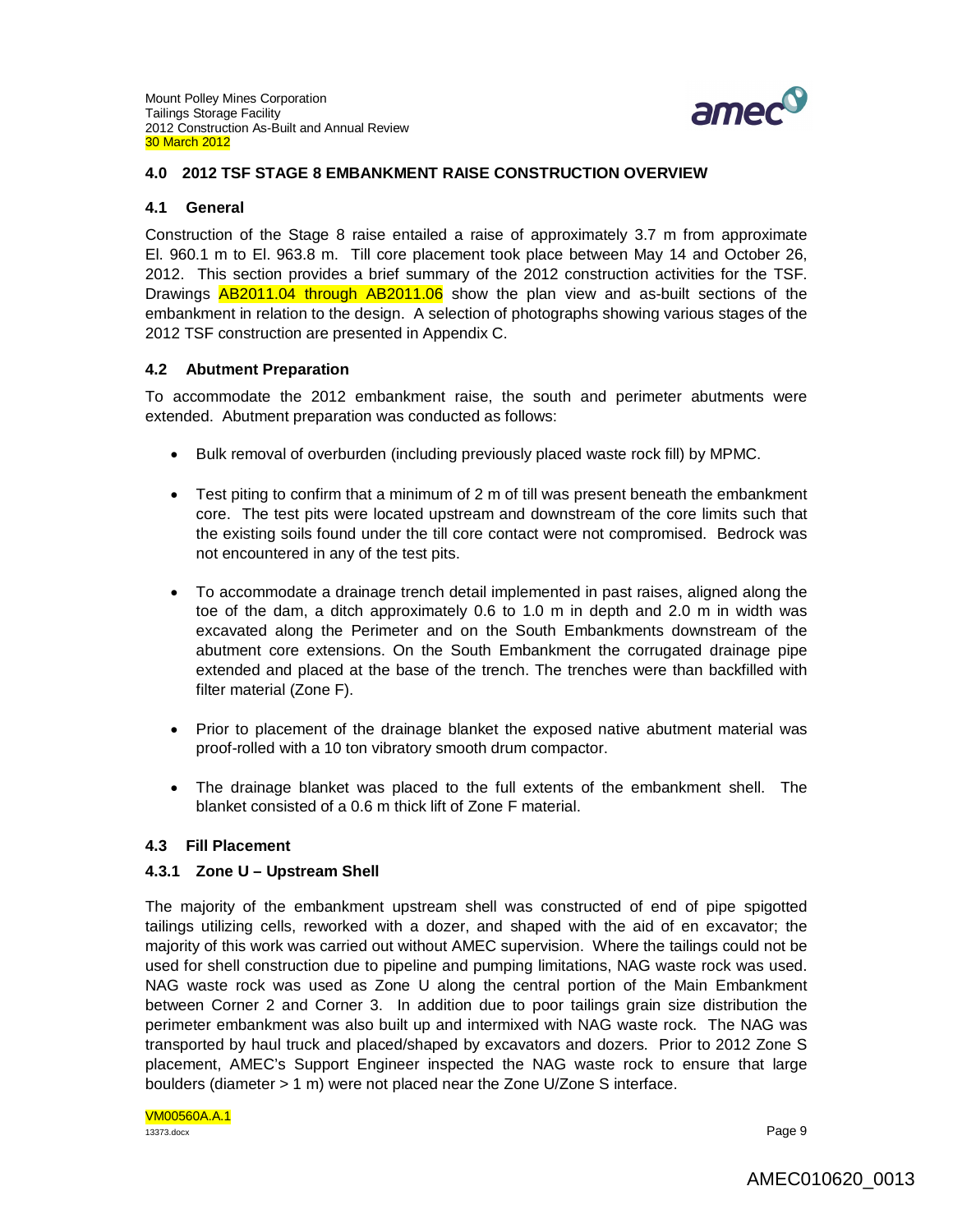

### **4.3.2 Zone S – Till Core**

The placement of Zone S material was performed by Peterson and generally was executed as follows:

- Prior to placement of the first lift of till core for the 2012 raise the existing Zone S/abutments were prepared by proof-rolling with a 10 ton vibratory smooth drum roller. Areas that were noted to be soft or affected by the frost were removed and replaced with approved Zone S material.
- The top 0.1 m of the prepared surface was scarified with the aid of a dozer/grader, to promote good bonding between successive lifts.
- The surface was moisture conditioned as required to further promote proper bonding of successive till lifts.
- The till was placed in 0.3 m thick lifts via rock trucks, and was spread with the aid of a dozer.
- Compaction was achieved by a 10 ton smooth drum vibratory compactor, with occasional haul traffic.
- On average, for every two (2) to three (3) lifts placed, the downstream face of the till was trimmed and shaped by an excavator to maintain design lines.

### **4.3.3 Zone F – NAG Filter Rock**

The material utilized for Zone F was crushed on site and stockpiled around the embankment for use on the dam. Haul trucks were used to stockpile and transport the material to the TSF embankment. Refer to Drawing 2011.02 for stockpile locations used during the 2012 construction.

Prior to placement of Zone F material, the previously placed filter material was exposed to ensure vertical continuity of the filter. This was carried out by excavator as part of the trimming process for the core. The filter material was placed on the embankment by Peterson in 0.6 m lifts. The material was transported by dump trucks and spread/shaped with the aid of excavator, grader, and a loader.

The placed Zone F material was lightly compacted in conjunction with Zone T material, by 10 ton smooth drum compactor and haul truck trafficking.

## **4.3.4 Zone T – Transition NAG Rock**

The material utilized for Zone T was crushed on site and transported to the embankment on as needed basis along the entire length of the embankment. Zone T material was hauled and placed by MPMC in 0.6 m to 1.2 m thick lifts with the aid of a loader and grader. Prior to placement of the Zone T material, the interface between the lifts was exposed or/and scarified to remove any pavement like surfaces.

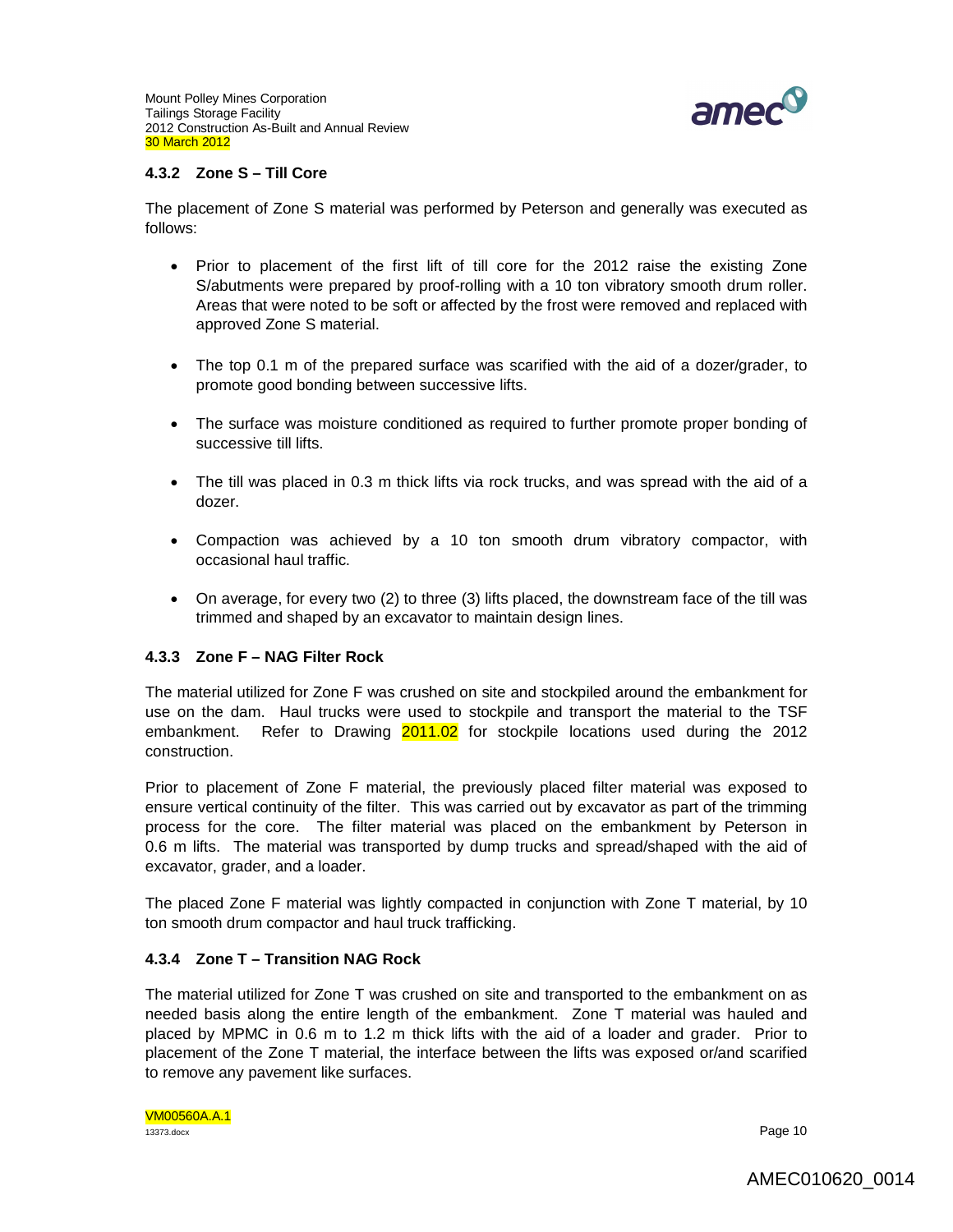

The compaction of the transition material was achieved with a 10 ton smooth drum compactor and haul truck trafficking.

## **4.3.5 Zone C – Downstream Shell NAG Rock**

Zone C material was placed by MPMC. Prior to placement, where pavement like surfaces had developed the surface was scarified with the aid of grader/dozer, to avoid continuous, low hydraulic conductivity zones within the rockfill shell, and thus promote downward drainage through the rockfill. The NAG rock was transported from active mining areas to the embankment via haul truck and placed and spread by dozers.

## **4.4 Survey Control**

Survey control requirements for the 2012 raise of the TSF included the following:

- Staking out the upstream and downstream of the Zone S; the stakes were generally placed every 25 to 50 m along the entire length of the embankment, and as requested by Peterson;
- Maintaining the downstream crest stationing during embankment construction;
- Verifying that a 5 m width was maintained during construction;
- Establishing and verifying the Zone F/T transition line for placement of Zone T material;
- Confirming that the minimum width of Zone F and Zone T were achieved by conducting spot checks;
- Survey pick-up of the locations of in-situ density tests;
- Collecting and storing data as required for the as-built record; and
- Providing location and elevation data as required by the AMEC Support Engineer.

## **4.5 Quality Control and Quality Assurance Testing**

QA/QC testing of the fills used in the construction of the embankment involved on-site and offsite tests. On-site testing was restricted due to the limited availability of the on-site laboratory. The results of these tests are presented in Appendix A.

A summary of the quantities of each different material type and the number and types of tests performed on the fills is provided in Table 4.1.

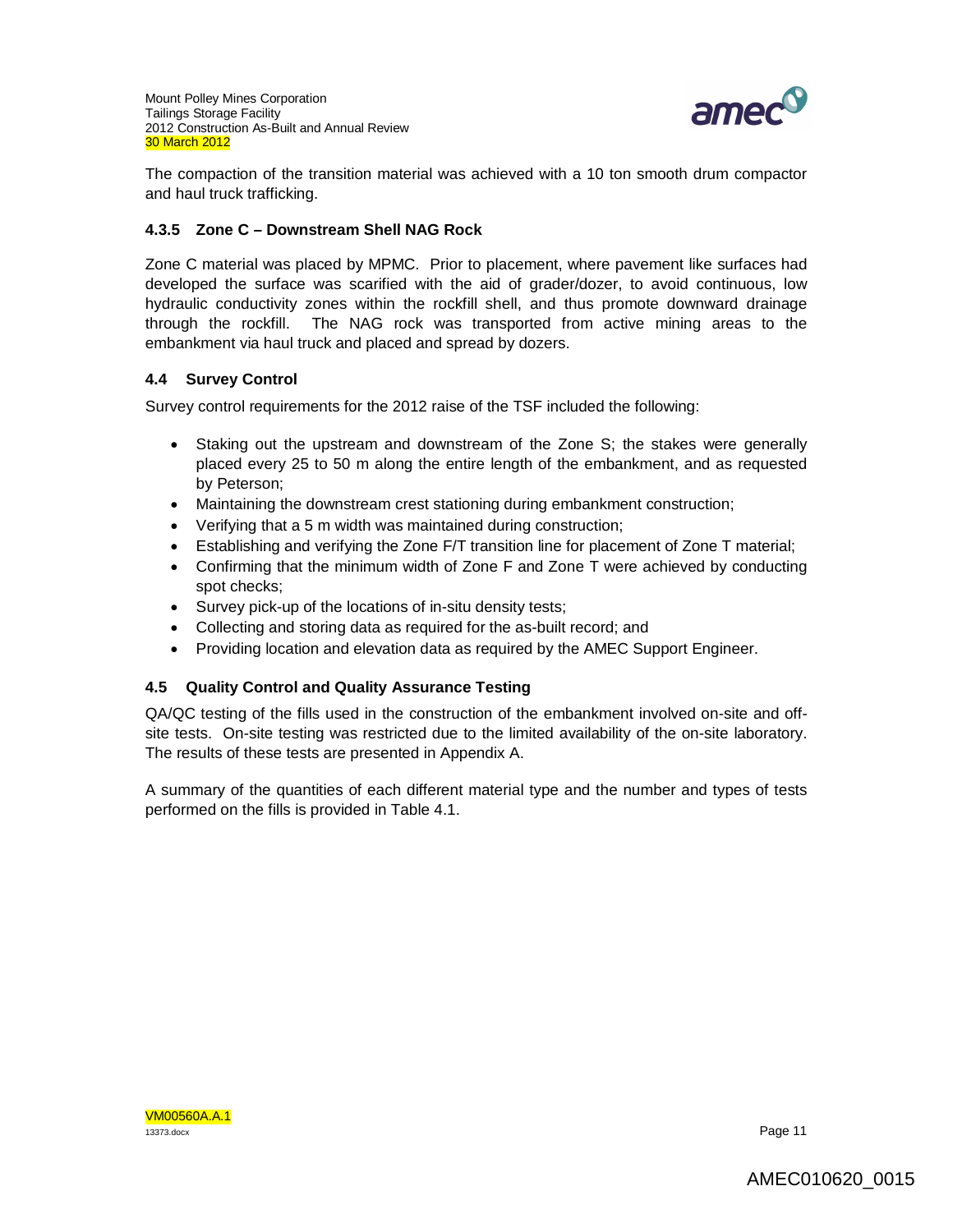

| <b>Material Type</b>                    | <b>Source Of Material</b>                   | Volume<br>Placed $(m^3)$ | <b>QA/QC Tests Performed</b>                                                                                                                         |
|-----------------------------------------|---------------------------------------------|--------------------------|------------------------------------------------------------------------------------------------------------------------------------------------------|
| Zone $C -$ Downstream<br>Shell NAG Rock | Springer Pit (ROM)*                         |                          | Visual                                                                                                                                               |
| Zone T - Transition NAG<br>Rock         | <b>Springer Pit (Road Crush</b><br>product) |                          | 2 gradations (MPMC)<br>1 Gradations (AMEC)                                                                                                           |
| Zone F - NAG Filter<br>Rock             | <b>Springer Pit (Filter Crush)</b>          |                          | 11 Gradations (MPMC)<br>4 Gradations (AMEC)                                                                                                          |
| Zone S - Till Core                      | Perimeter Borrow                            | 0                        | 15 Proctor<br>18 Gradation<br>18 Atterberg limits<br>20 QA ND field density (AMEC)<br>778 QC ND field density (MPMC)<br>36 Laboratory Moisture tests |
|                                         | <b>Total Fill Volume Placed</b>             | 283,350                  |                                                                                                                                                      |

| <b>Table 4.1:</b> | TSF Summary of Material Quantities and Laboratory testing |  |  |  |  |  |
|-------------------|-----------------------------------------------------------|--|--|--|--|--|
|-------------------|-----------------------------------------------------------|--|--|--|--|--|

\*Run of mine material (no processing required)

### **4.5.1 Zone S – Till Core**

During the 2012 construction season, the perimeter borrow pit, located downstream of the Perimeter Embankment between Corner 1 and Corner 1.5, was utilized as the till borrow pit for core construction. The location of the borrow pit is shown on Drawing 2011AB.02. Till material found in the borrow pit was generally consistent, within the specification and was classified as a low plastic Silt, sandy, some clay with some to trace gravel. A glaciolacustrine unit was encountered interbedded within the till in some areas of the borrow pit.

The glaciolacustrine material typically meets the core material specification, however due to its poor workability, this material was wasted or whenever possible intermixed with till in a ratio of 1 part glaciolacustrine and 2 parts till.

The in-situ density and moisture content of the compacted till were determined by a nuclear densometer (ASTM D6938-10, ND). Where field test results indicated that the specified 95% Standard Proctor Maximum Dry Density (SPMDD) was not achieved, the area was recompacted until satisfactory test results were achieved. Samples of till were also collected and periodically sent to AMEC's Prince George lab facility for geotechnical index testing. Additional detail regarding the QC/QA tests was presented in Table 3.1 with testing results presented in Appendix A.

The SPMDD value used in the field was selected from the first SPMDD (2094 kg/m<sup>3</sup>) lab result for the 2012 construction season and adjusted as necessary based on observations of the soil. The average of the SPMDD lab results over the 2012 construction season was 2055 kg/m<sup>3</sup>.

VM00560A.A.1 13373.docx **Page 12**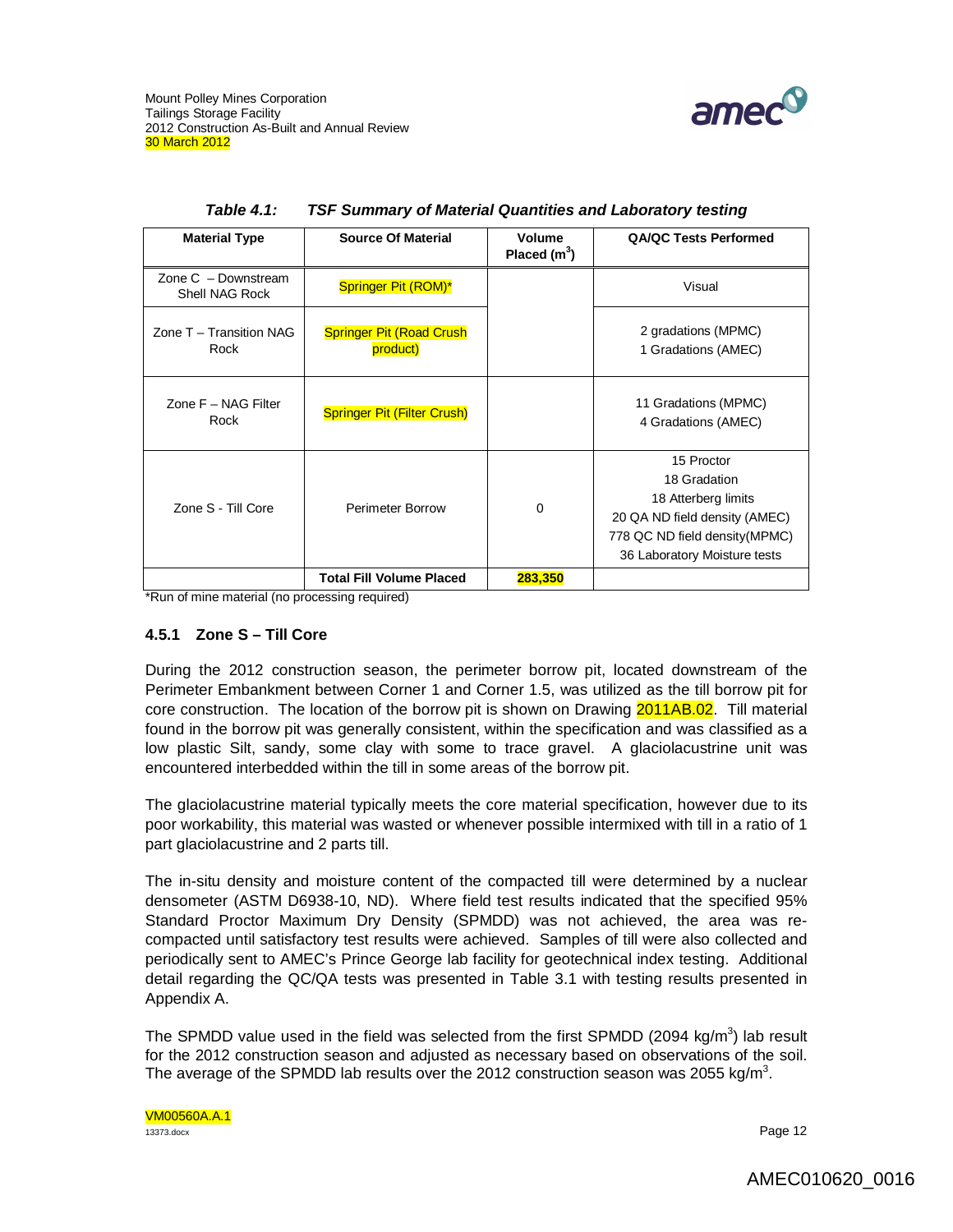

In general, the fills achieved 95% SPMDD. Test results were recorded and entered into a spreadsheet. Plots of the test results were prepared and are presented in Appendix A.

## **4.5.2 Zone F – NAG Filter Rock**

Filter Zone F was produced by running run-of-mine NAG waste rock through the mill crusher. The processed material was fairly consistent and was slightly coarse at the bottom end but was deemed acceptable. Samples of this material were tested and the results are presented in Appendix A.

## **4.5.3 Zone T – Transition Zone**

Transition Zone T was produced by running run-of-mine NAG waste rock through the mill crusher. Samples of this material were tested and results are presented in Appendix A.

## **4.5.4 Zone C – Downstream Shell NAG Rock**

Downstream Shell Zone C rockfill was visually checked to ensure filter compatibility with the upstream adjacent Zone T material. The Zone C material placed was deemed acceptable.

## **4.6 Conformance of 2012 Construction with Design Intent**

Based on AMEC's periodic observations of the construction, review of reports prepared by MPMC when AMEC was not on site, and the QA/QC records, the 2012 Stage 8/Stage 8a raise of the dams is judged to have been carried out in conformance with design intent.

### **4.7 2012 Out of Compliance Items**

Items listed below are currently out of compliance, however do not pose any immediate concern, and are to be corrected prior or at the beginning of the 2013 construction season.

- Zone F and Zone T (962.7 m) are approximately 1 m lower in elevation compared to the Zone S (963.8 m) but remain above pond level. Zones F and T are required to be maintained above the tailings/pond level at all times. MPMC is to monitor the elevation of the tailings during the winter and early spring and raise the level of the filtration material as needed.
- The width of the core till was noted to be less than the minimum 5 m in width, in the last 1 to 2 lifts, along multiple sections of the embankment. MPMC was informed of this out of complicate item, and prior to placement of the new lift as part of the 2013 construction season, the core is to be widened to the required 5 m minimum width. This will be achieved by trenching in till material on the upstream side of the core. The material is to be placed in the trench utilizing the same specifications as per section 2.2 of this report.

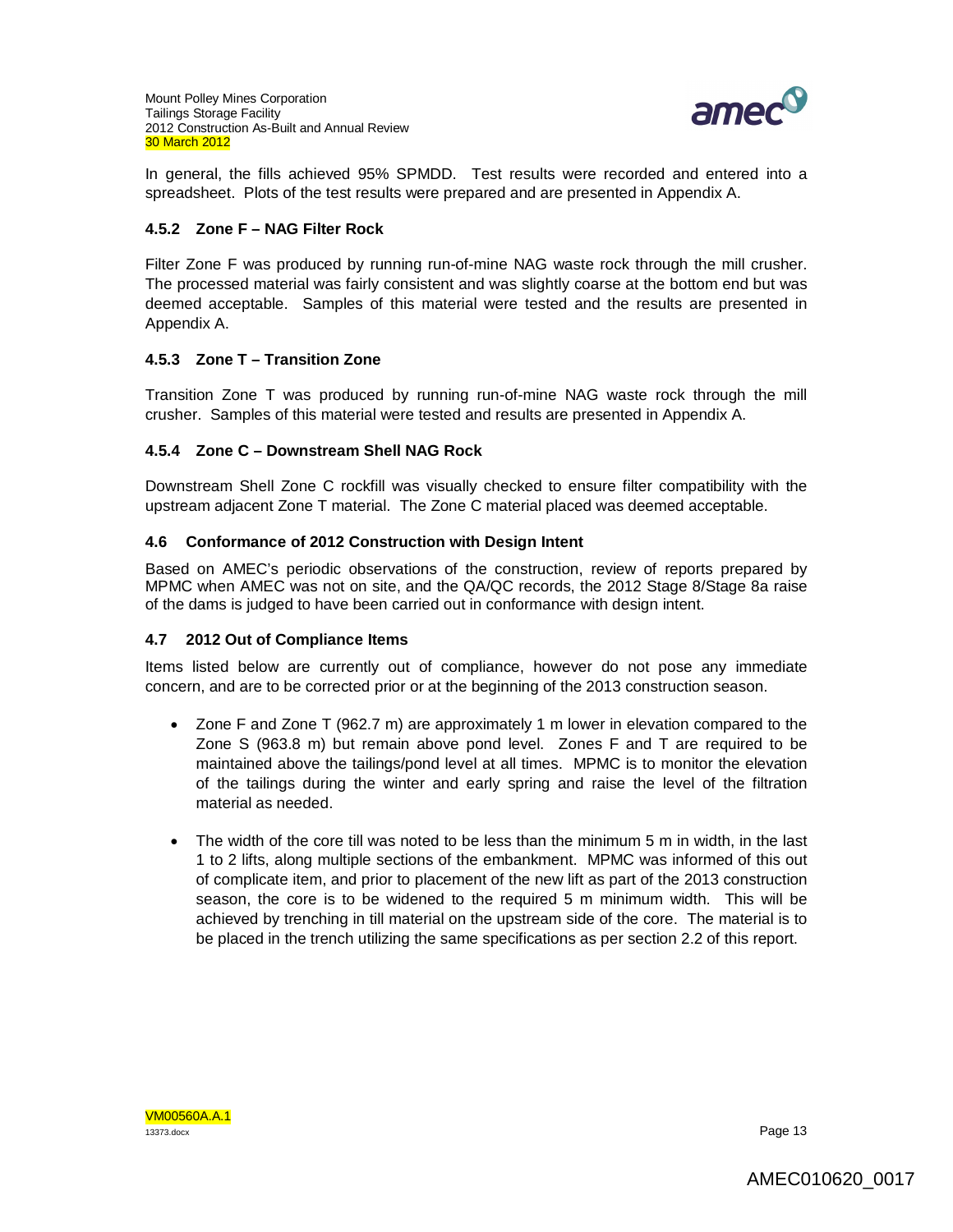

### **5.0 INSTRUMENTATION MONITORING**

### **5.1 General**

The piezometric data organized by planes is presented in Appendix B

#### **5.2 New Instrumentation**

In 2012, a site investigation program to replace a slope inclinometer on the perimeter embankment that showed a compression failure. The Program consisted of two (2) new slope inclinometers along the downstream side of the perimeter embankment were added. One added directly near the failing slope inclinometer and the second one near the Vibrating Wire J1. The new slope inclinometers are scheduled to be initialized in early 2013.

### **5.3 Piezometers**

In 2012 the piezometers indicated the following general trends for the TSF embankment:

 Vibrating Wires along the Plane H have been destroyed. MPMC reported that a section of the upstream fill failed and the vibrating station sloughed into the tailing pond. The two (2) lost vibrating wires were measuring pore pressure in the tailing and upstream fill, and are not to be replaced.

Pore pressures in foundation soils in and around the TSF embankment were noted as stable with minor fluctuations, except for A19, D1 and J1. A19 and J1 were installed in the late 2011 during the 2011 instrumentation program and are still stabilizing. A19 is the only vibrating wire in the foundation soils that is showing an increase and as it is the deepest installed vibrating wire it might need a longer period of time to stability. A similar justification can be said for J1, however as it is the only vibrating wire in the area in late 2012 a slope indicator was installed in that vicinity. D1 is continuing to show an upward phreatic surface increase, the second slope inclinometer was installed in this vicinity.

- Pore pressures in the till core are found to be stable, with a slightly increasing trend in response to the rising pond level.
- Pore pressures in filter and drains remained mainly level without any major increases.
- Pore pressures in the tailings and upstream fill experienced an upwards trend in response to the rising pond level. Piezometers installed at a lower elevation within the upstream tailings experienced lower response relative to the piezometers near the pond elevation, likely the result of proximity to the upstream under-drainage system.

### **5.4 Slope Inclinometers**

In general, in 2012, the inclinometers indicated the following trends for the TSF embankment:

 SI01-02 showed an approximately 4-5 mm displacement in the A Axis (perpendicular to the main embankment) over the course of the entire year. This movement rate as remained consistent more or less over the last 5 years. The observed displacement is well within tolerable limits.

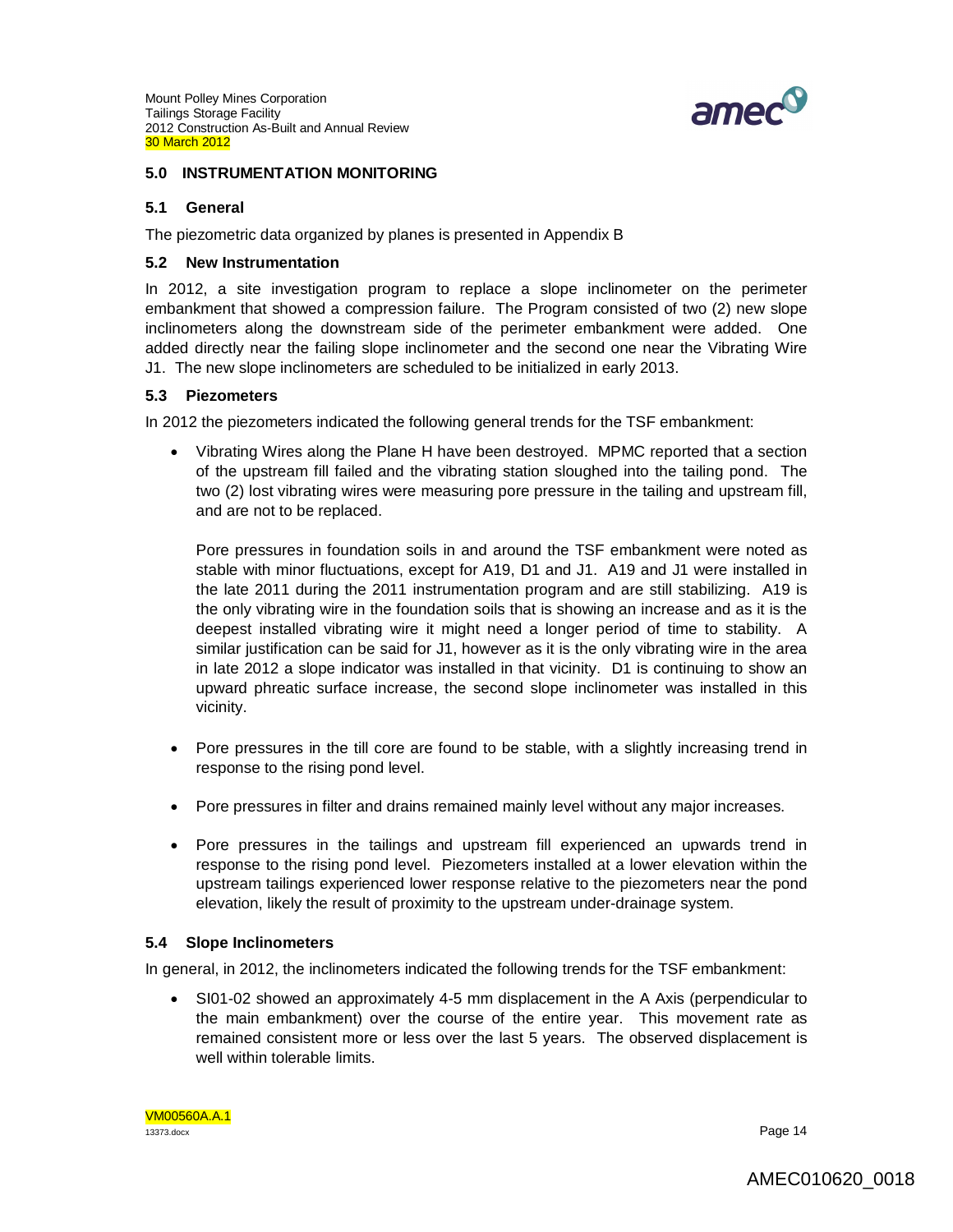

- SI06-03 showed an approximate 2-3 mm displacement in the A Axis (perpendicular to the main embankment) over the course of the entire year. These movements are within tolerable limits.
- No notable displacement has been noted on SI06-01, SI06-02, SI11-01, and SI11-02.
- SI11-04 has to date indicated displacement suggestive of compression rather than lateral displacement. Such a pattern of displacement sometimes occurs as a result of the installation process. Although it appeared that the compression displacement stabilized for several readings the last reading taken in early December appears to indicate the continual compression displacement.

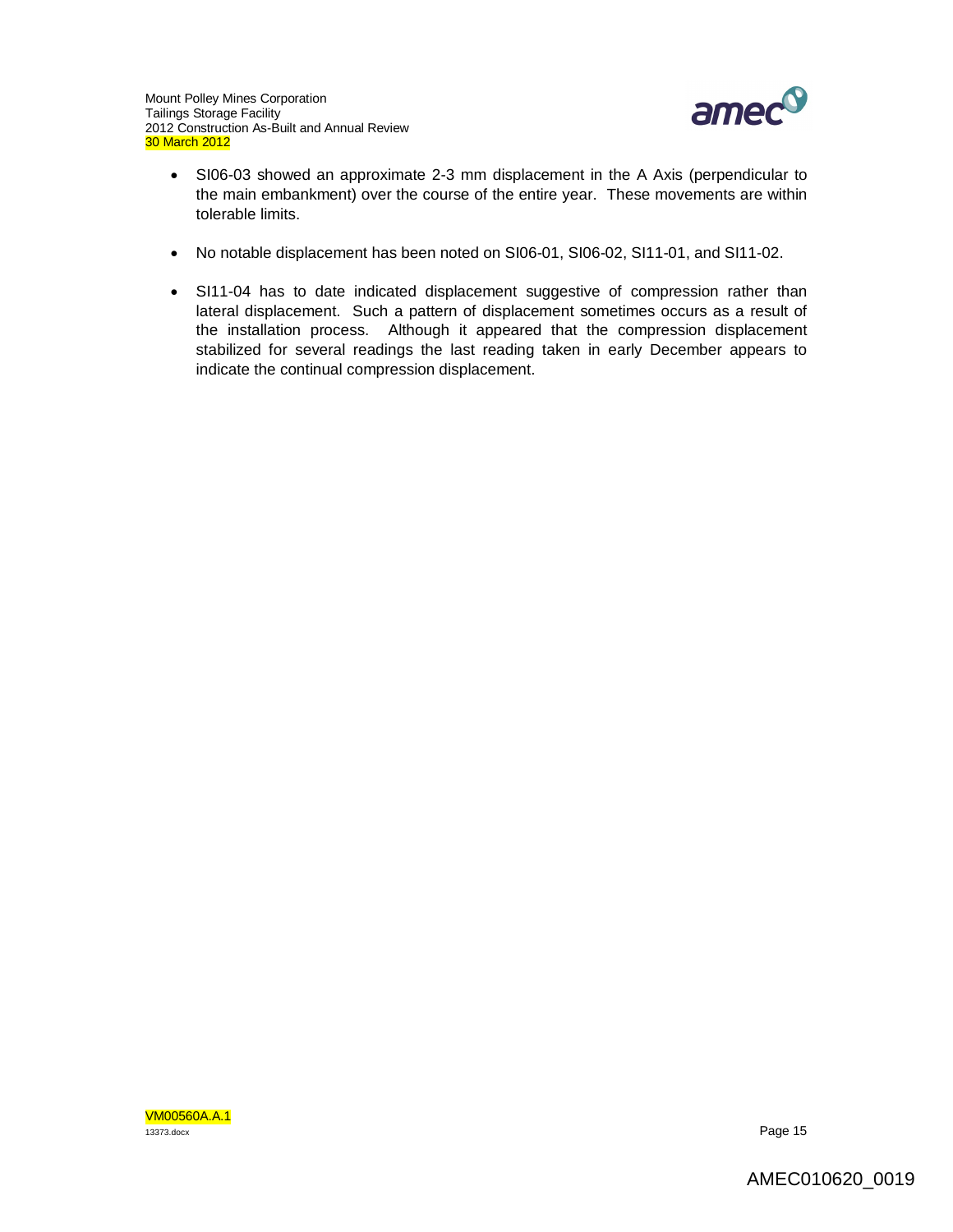

## **6.0 CONCLUSIONS AND RECOMMENDATIONS**

Conclusions drawn on the basis of this as-built report are as follows:

- 1. The TSF embankment was raised to a minimum crest elevation (till core) of 963.8 m and (filter and transition) of 962.7 m in 2012.
- 2. At 963.5 m the embankment design changed from a modified centerline (upstream) design to a true centerline design.
- 3. The 2012 raise of the TSF embankment was carried out in conformance with design intent.
- 4. Monitoring of the TSF embankment via instrumentation and visual inspections indicated the following:
	- a. Surveys of inclinometers within the downstream shell of the dam indicate that movements are minor and well within tolerable limits.
	- b. Foundation pore pressures have been stable.
	- c. Pore pressures in the till fill of the dam have increased slightly due to the pore pressure increase of the tailings.
	- d. The TSF embankment is performing in accordance with its design intent.

Recommendations made on the basis of this as-built report are as follows:

- 1. Complication of the downstream transition material to en elevation of 963.8 m prior to 2013 construction period.
- 2. Trenching in the till core, where required to meet the 5 m minimum width design, of 1 to 2 lifts on the upstream side.
- 3. Continue to monitor the instrumentation and initialize newly installed 2012 slope indicators as soon as possible, but specifically prior to 2013 construction season.

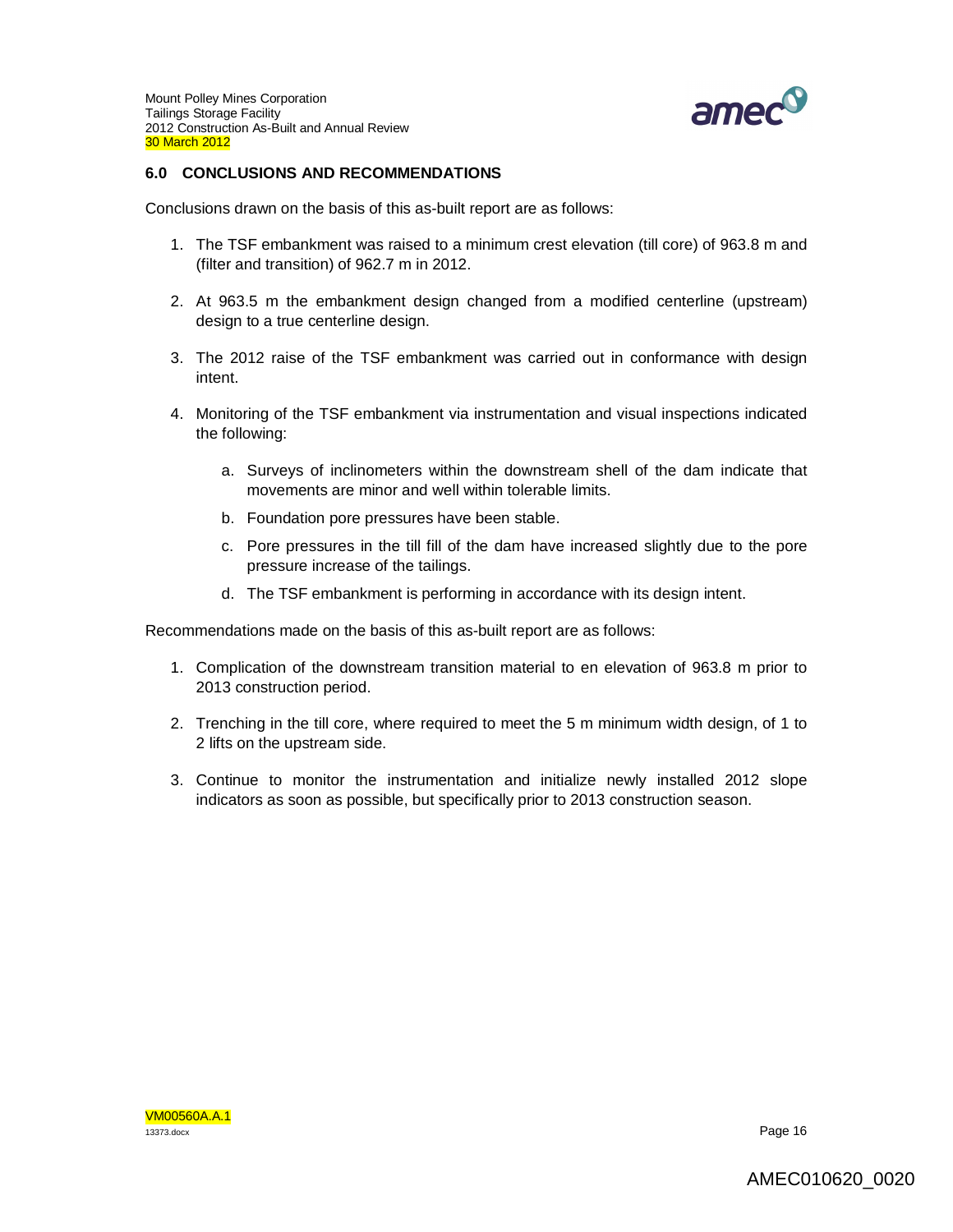

### **7.0 REPORT CLOSURE**

This report has been prepared for the exclusive use of Mount Polley Mine Corporation for specific application to the area within this report. Any use which a third party makes of this report, or any reliance on or decisions made based on it, are the responsibility of such third parties. AMEC accepts no responsibility for damages, if any, suffered by any third party as a result of decisions made or actions based on this report. It has been prepared in accordance with generally accepted geotechnical and tailings dam engineering practices. No other warranty, expressed or implied, is made.

Respectfully submitted,

**AMEC Environment & Infrastructure, a division of AMEC Americas Limited** *Reviewed by:*

Dmitri Ostritchenko, EIT Geotechnical Engineer

Steve Rice, P.Eng. Principal Engineer

Daryl Dufault, P.Eng. Project Manager

.

Todd E. Martin, P.Eng., P.Geo. Principal Engineer

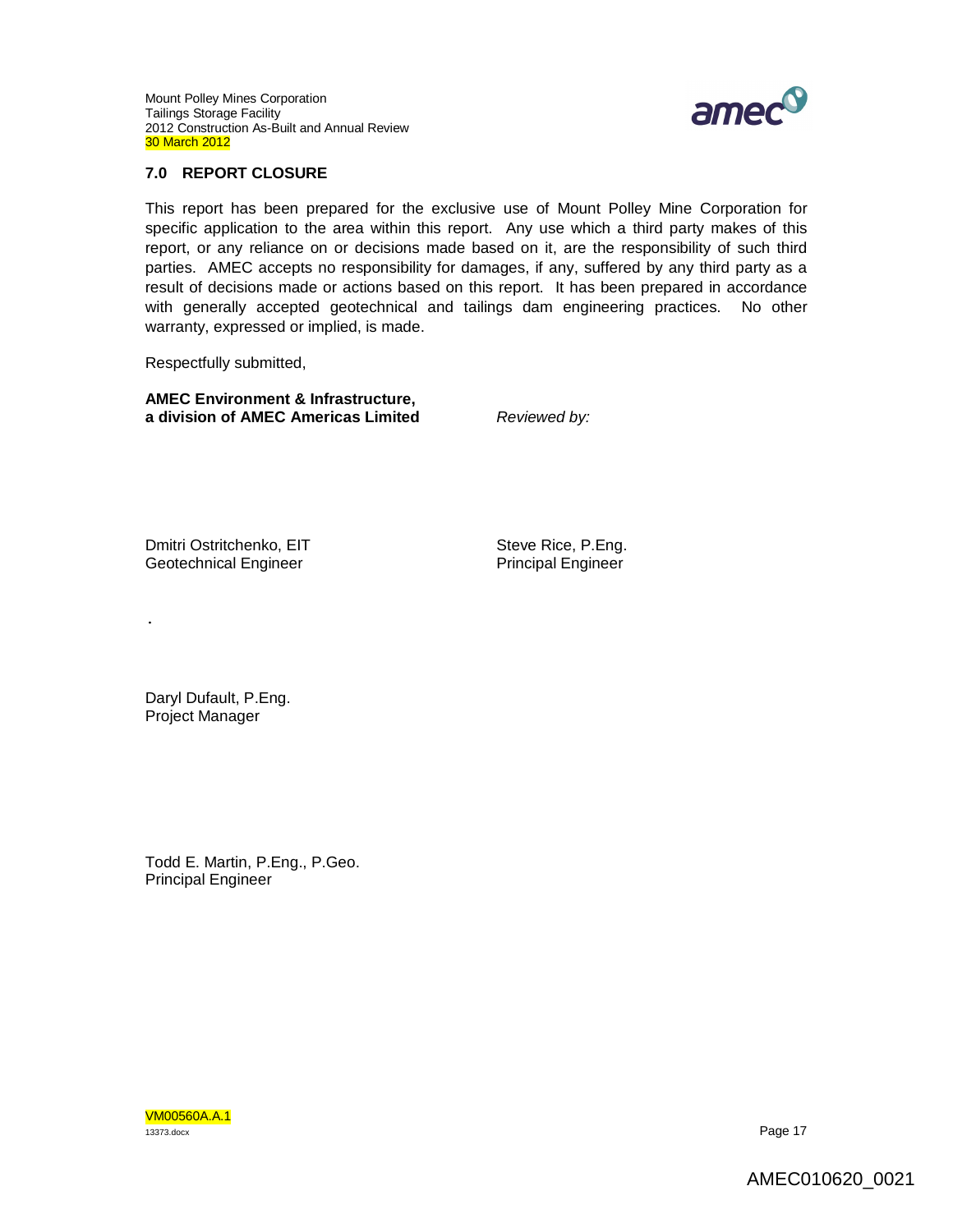

### **REFERENCES**

- *AMEC (2012). "2012 Stage 8A (965.0 m) Tailing Storage Facility Expansion", 30 March.*
- *AMEC (2012). "Construction Manual 2012", 30 March.*
- *AMEC (2012). "2012 Construction AS-built and Annual Review", 30 March.*
- *AMEC (2012). "2011 Geotechnical Site Investigation - Final", 28 March.*
- *AMEC (2011). "Construction Manual 2011", 20 April.*
- *AMEC (2011). "Tailings Storage Facility Instrumentation Review and Recommendations", 14 June.*
- *AMEC (2006). "Dam Safety Review Mt. Polley Mine - Tailings Storage Facility", December.*
- *CDA (Canadian Dam Association), 2007. Dam Safety Guidelines.*
- *KP (2011). "Mount Polley Mine – Tailings Storage Facility Report on 2010 Annual Inspection", 25 January.*
- *KP (2011). "Mount Polley Mine – Tailings Storage Facility Report on Stage 6B Construction", 25 January.*
- *KP (2007). "Mount Polley Mine – Stage 6 Design of the Tailings Storage Facility", 18 June.*
- *KP (2005). "Mount Polley Mine – Design of the Tailings Storage Facility to Ultimate Elevation", 18 June.*
- Leps, T.M., 1970. Review of Shearing Strength of Rockfill. ASCE Journal of the Soil Mech. and Found. *Eng. Div., SM4. July 1970. pp. 1159-1170.*

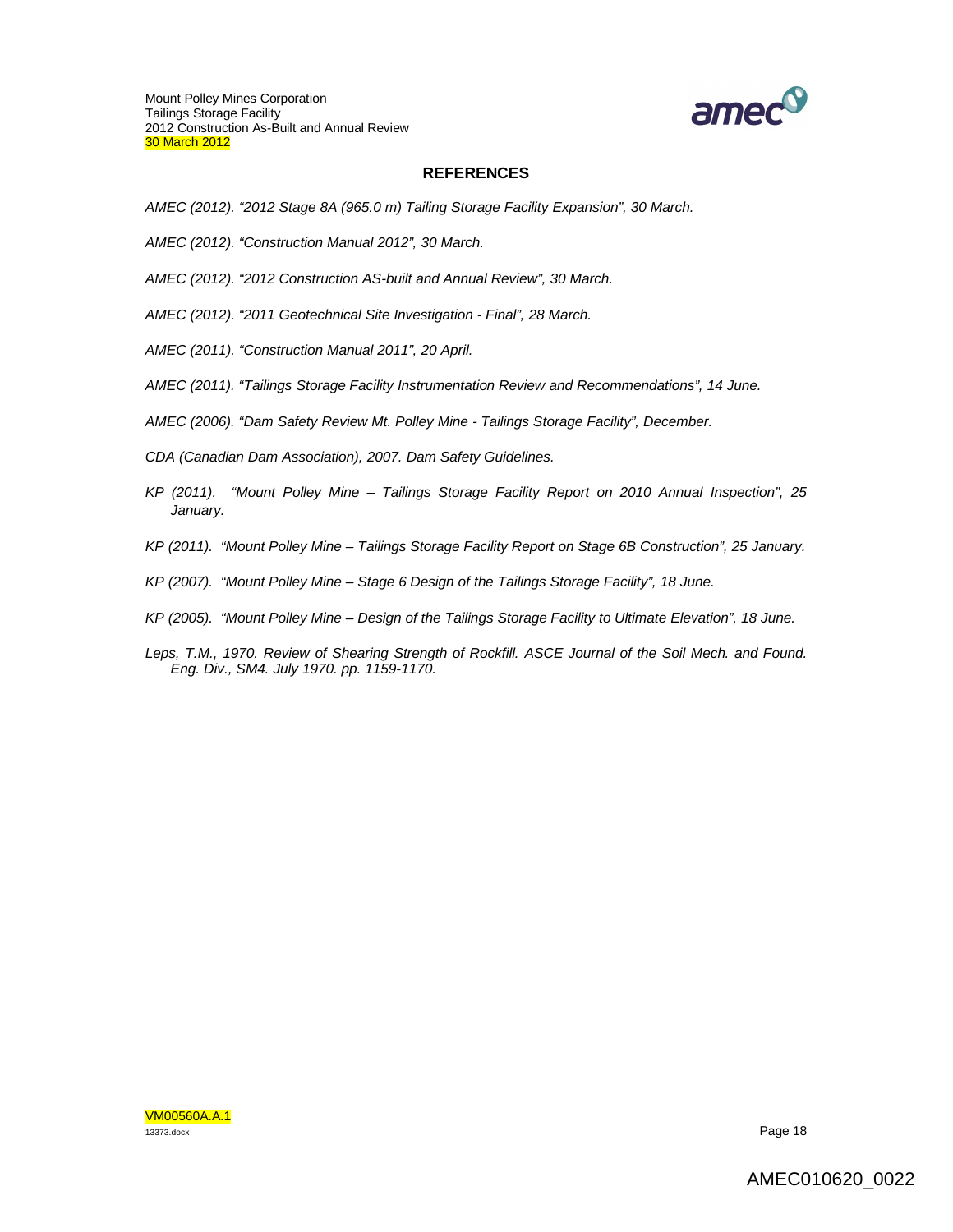

**DRAWINGS**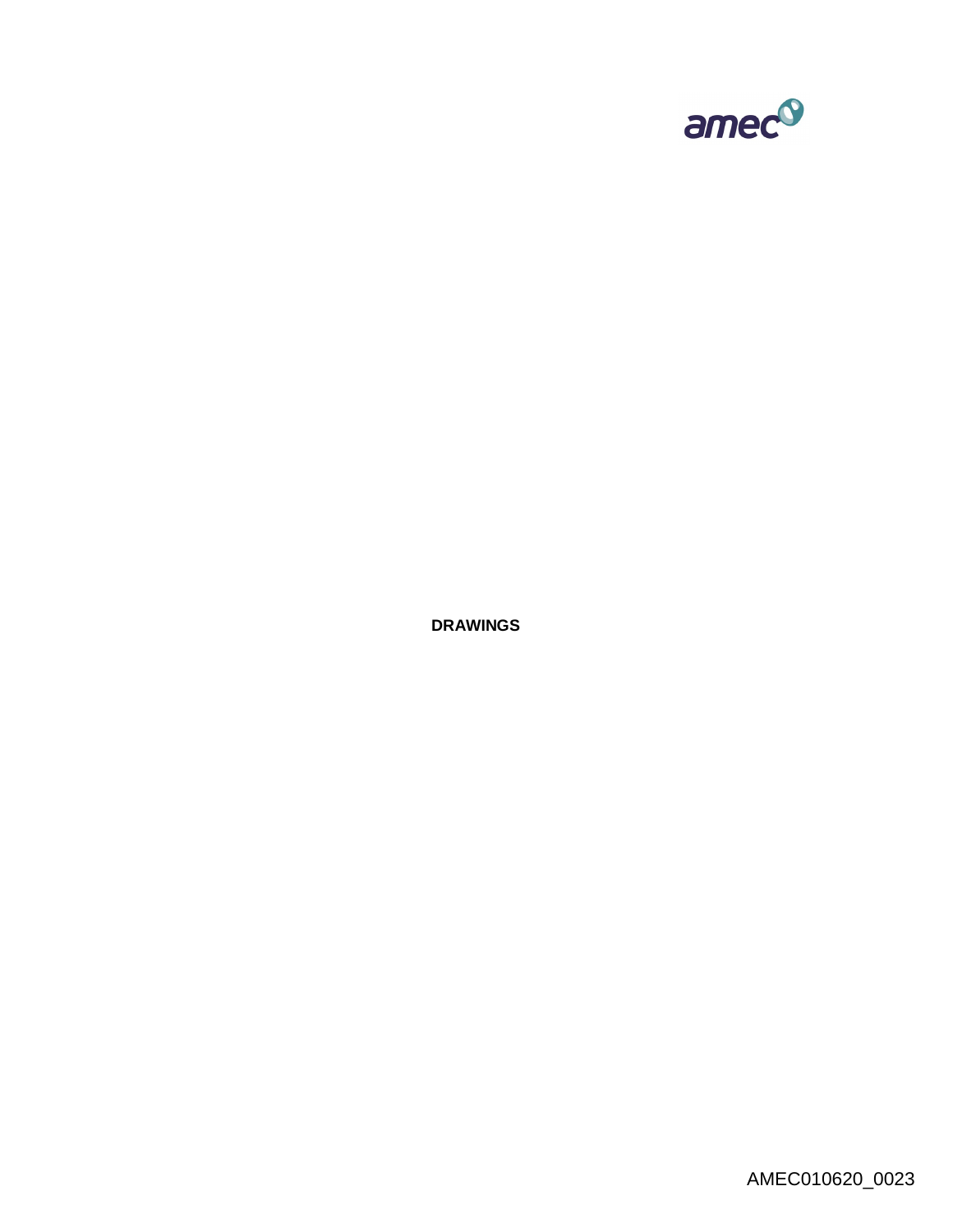

**APPENDIX A**

**MATERIAL TESTING RESULTS**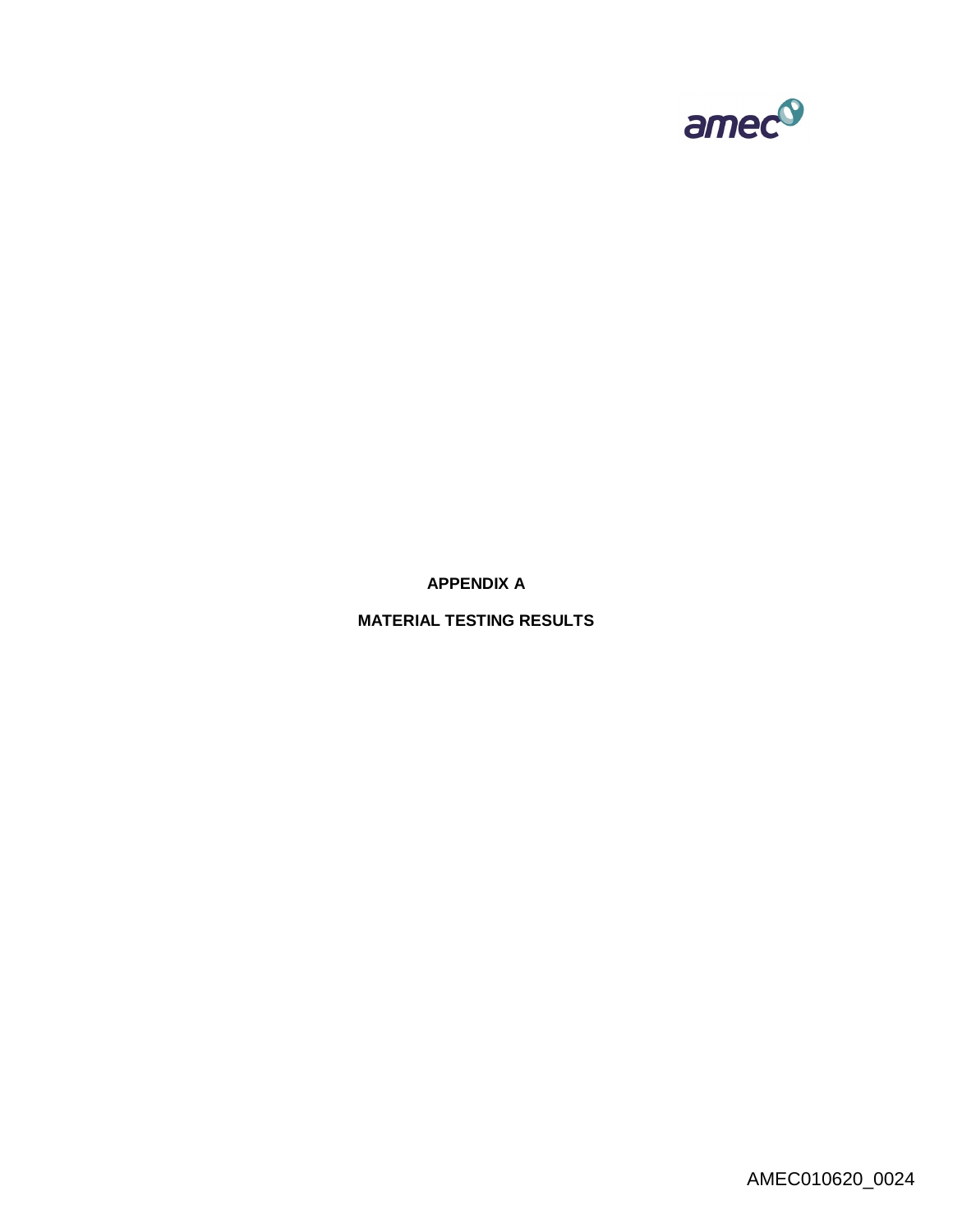

**APPENDIX B**

**INSTRUMENTATION PLOTS**